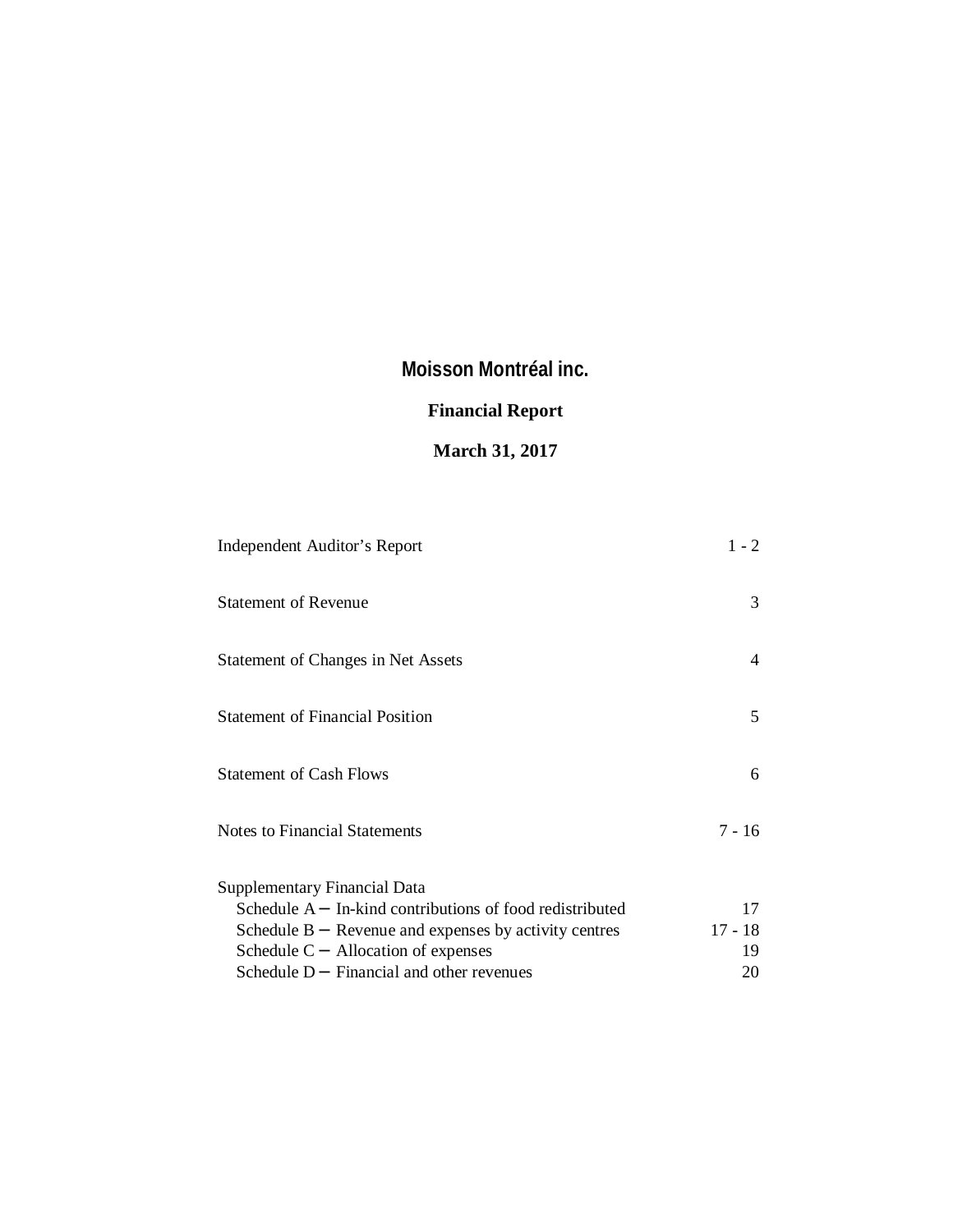

255 CRÉMAZIE BLVD EAST, SUITE 1000 MONTRÉAL (QUEBEC) H2M 1L5 T 514 342-4740 F 514 737-4049 PETRIERAYMOND.QC.CA

### *Independent Auditor's Report*

To the Administrators of **Moisson Montréal inc.:**

We have audited the accompanying financial statements of **Moisson Montréal inc.**, which comprise the statement of financial position as at March 31, 2017 and the statements of revenue, changes in net assets and cash flows for the year then ended, and a summary of significant accounting policies and other explanatory information.

### *Management's Responsibility for the Financial Statements*

Management is responsible for the preparation and fair presentation of these financial statements in accordance with Canadian Accounting Standards for Not-for-Profit Organizations and for such internal control as management determines is necessary to enable the preparation of financial statements that are free from material misstatement, whether due to fraud or error.

### *Auditor's Responsibility*

Our responsibility is to express an opinion on these financial statements based on our audit. We conducted our audit in accordance with Canadian generally accepted auditing standards. Those standards require that we comply with ethical requirements and plan and perform the audit to obtain reasonable assurance about whether the financial statements are free from material misstatement.

An audit involves performing procedures to obtain audit evidence about the amounts and disclosures in the financial statements. The procedures selected depend on the auditor's judgment, including the assessment of the risks of material misstatement of the financial statements, whether due to fraud or error. In making those risk assessments, the auditor considers internal control relevant to the entity's preparation and fair presentation of the financial statements in order to design audit procedures that are appropriate in the circumstances, but not for the purpose of expressing an opinion on the effectiveness of the entity's internal control. An audit also includes evaluating the appropriateness of accounting policies used and the reasonableness of accounting estimates made by management, as well as evaluating the overall presentation of the financial statements.

We believe that the audit evidence we have obtained is sufficient and appropriate to provide a basis for qualified opinion.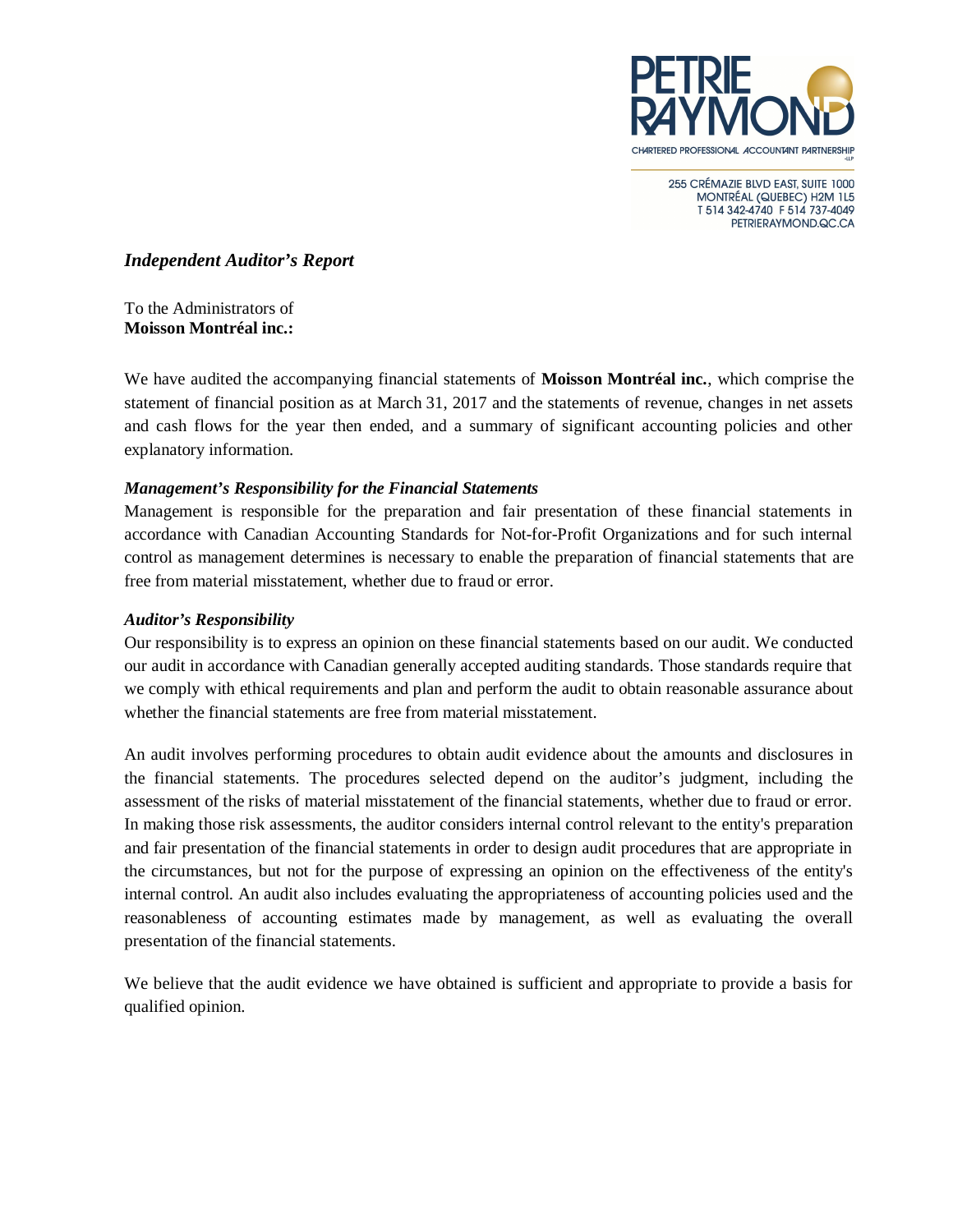### *Independent Auditor's Report (cont'd)*

#### *Basis for Qualified Opinion*

In common with many not-for-profit organizations, the Company derives revenue from donations, the completeness of which is not susceptible to satisfactory audit verification. Accordingly, verification of these revenue was limited to the amounts recorded in the records of **Moisson Montréal inc**. Therefore, we were not able to determine whether any adjustments might be necessary to donations, excess of revenue (expenses) and cash flows from activities for the years ended March 31, 2017 and 2016, assets as at March 31, 2017 and 2016, and net assets as at March 31 for both 2017 and 2016.

### *Qualified Opinion*

In our opinion, except for the effects of the matter described in the Basis for Qualified Opinion paragraph, the financial statements present fairly, in all material respects, the financial position of **Moisson Montréal inc.** as at March 31, 2017, and the results of its activities and its cash flows for the year then ended in accordance with Canadian Accounting Standards for Not-for-Profit Organizations.

I étaie (aymord

1

May 23, 2017

Montreal, Québec Chartered Professional Accountant Partnership LLP

\_\_\_\_\_\_\_\_\_\_\_\_\_\_\_\_\_\_\_\_\_\_\_\_\_\_\_\_\_\_\_\_\_\_\_\_\_\_\_\_\_\_\_

<sup>1</sup> CPA Auditor, CA, Public Accountancy Permit No. A111328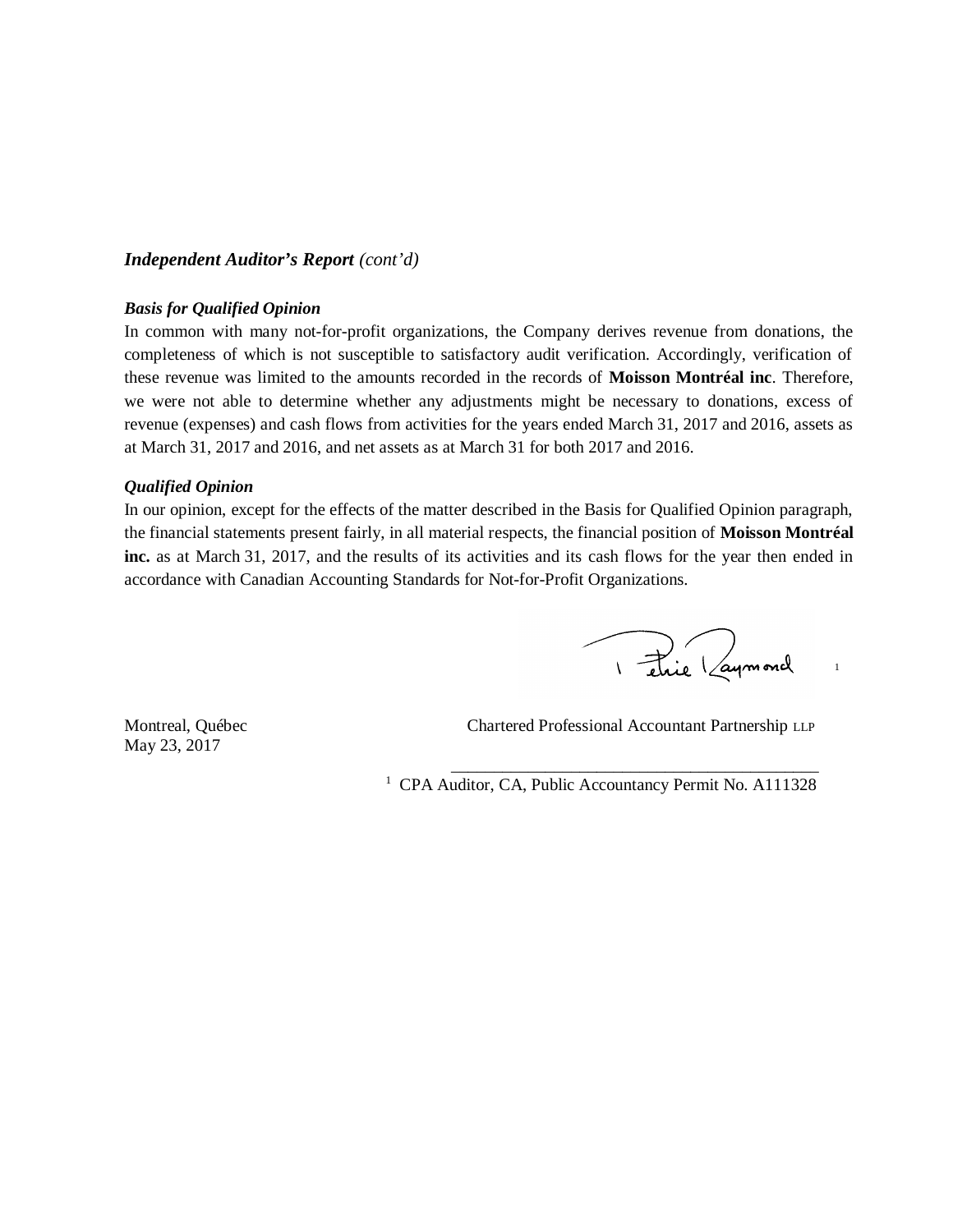## **Statement of Revenue**

| <b>Year ended March 31</b>                                                                                                                                                                                                                                                 | 2017                                                                           |    | 2016                                                                           |
|----------------------------------------------------------------------------------------------------------------------------------------------------------------------------------------------------------------------------------------------------------------------------|--------------------------------------------------------------------------------|----|--------------------------------------------------------------------------------|
|                                                                                                                                                                                                                                                                            |                                                                                |    |                                                                                |
| <b>Food supply</b><br>In-kind contributions of food<br>In-kind contributions of food redistributed (Schedule A)                                                                                                                                                            | \$<br>79,217,867<br>80,276,823                                                 | \$ | 82,552,506<br>81,531,725                                                       |
| Net result - Food supply                                                                                                                                                                                                                                                   | (1,058,956)                                                                    |    | 1,020,781                                                                      |
| Fund raising and administrative activities                                                                                                                                                                                                                                 |                                                                                |    |                                                                                |
| <b>Revenue</b><br>Donations (Schedule B)<br>Fund raising activities (Schedule B)<br>Contributions (Schedule B)<br>Rental<br>Amortization of deferred contributions related<br>to fixed assets and intangible assets (Note 14)<br>Financial and other revenues (Schedule D) | 2,916,662<br>1,033,519<br>816,654<br>178,000<br>237,338<br>63,355<br>5,245,528 |    | 2,831,665<br>1,342,185<br>608,829<br>153,000<br>260,850<br>23,337<br>5,219,866 |
| <b>Expenses</b> (Schedule C)                                                                                                                                                                                                                                               |                                                                                |    |                                                                                |
| Operations<br>Warehouse<br>Food supplies<br>Transportation<br>Maintenance of building<br>Community liaison                                                                                                                                                                 | 1,452,862<br>392,331<br>828,117<br>735,403<br>133,942<br>3,542,655             |    | 1,325,746<br>351,567<br>826,749<br>787,773<br>236,924<br>3,528,759             |
| Fund raising activities (Schedule C)                                                                                                                                                                                                                                       | 149,020                                                                        |    | 584,033                                                                        |
| Activities and communications development                                                                                                                                                                                                                                  | 361,354                                                                        |    | 451,261                                                                        |
| Philanthropic development                                                                                                                                                                                                                                                  | 150,767                                                                        |    | 165,457                                                                        |
| Management<br>General directorate and finances<br>Human resources<br>Financial expenses                                                                                                                                                                                    | 761,681<br>380,210<br>28,520<br>1,170,411<br>5,374,207                         |    | 764,850<br>374,365<br>32,691<br>1,171,906<br>5,901,416                         |
| Net result - Fund raising and administrative activities                                                                                                                                                                                                                    | (128, 679)                                                                     |    | (681, 550)                                                                     |
| <b>Insurance indemnity (Note 20)</b>                                                                                                                                                                                                                                       | 115,260                                                                        |    |                                                                                |
| <b>Excess of revenue (expenses)</b>                                                                                                                                                                                                                                        | \$<br>(1,072,375)                                                              | S  | 339,231                                                                        |
| <b>Total revenue</b>                                                                                                                                                                                                                                                       | \$<br>84,578,655                                                               | \$ | 87,772,372                                                                     |
| <b>Total expenses</b>                                                                                                                                                                                                                                                      | 85,651,030                                                                     |    | 87,433,141                                                                     |
| <b>Excess of revenue (expenses)</b>                                                                                                                                                                                                                                        | \$<br>(1,072,375)                                                              | \$ | 339,231                                                                        |
| <b>Excess of expenses excluding food supply</b>                                                                                                                                                                                                                            | \$<br>(13, 419)                                                                | S  | (681, 550)                                                                     |
|                                                                                                                                                                                                                                                                            |                                                                                |    |                                                                                |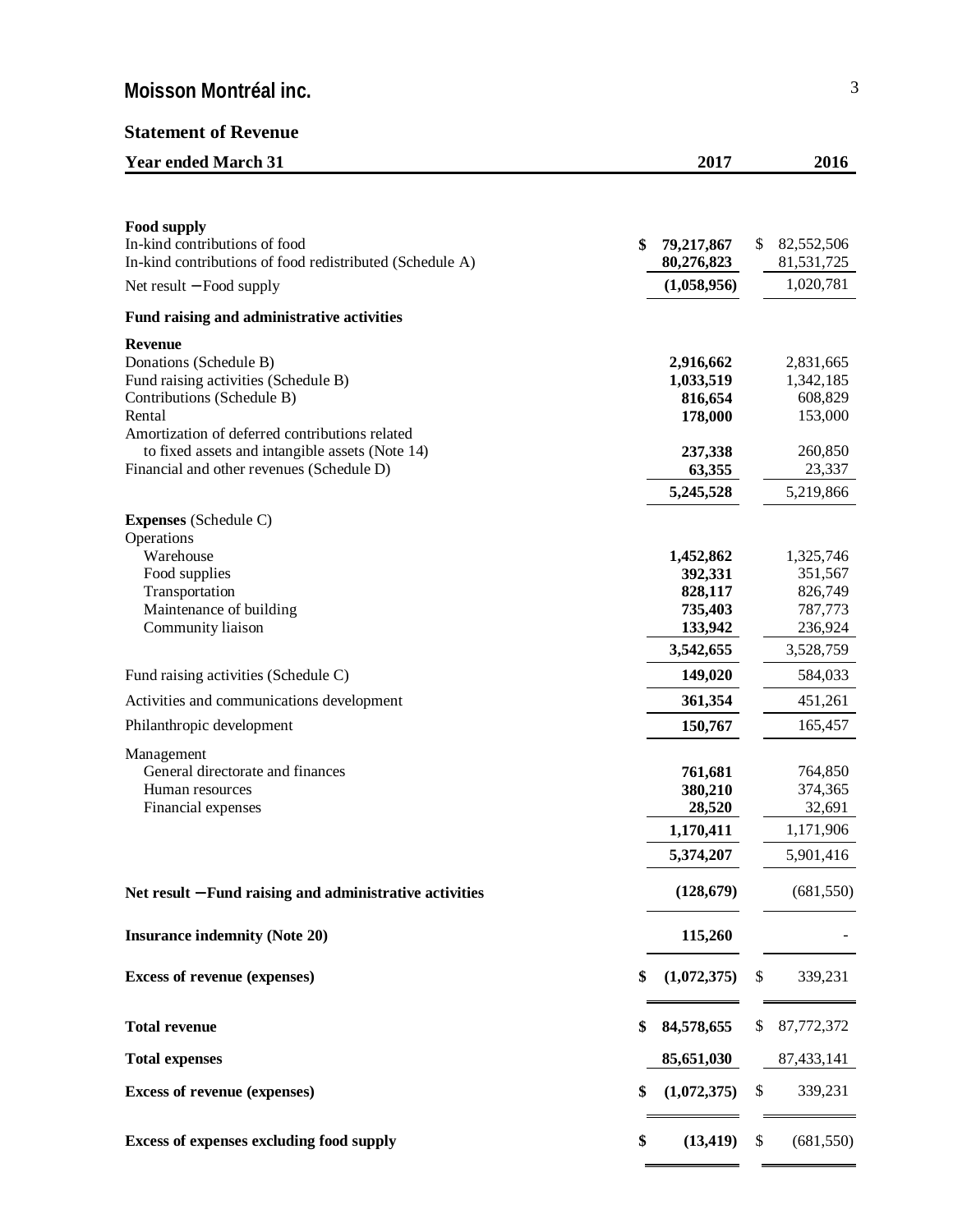# **Statement of Changes in Net Assets**

| Y ear ended  <br>$\sim$ March $\sim$ | 2017 | 20 |
|--------------------------------------|------|----|
|                                      |      |    |

|                                                                                                                                                                                                       | Internally restricted (Note 15) |                               |                     |                                                    |                 |                 |    |           |
|-------------------------------------------------------------------------------------------------------------------------------------------------------------------------------------------------------|---------------------------------|-------------------------------|---------------------|----------------------------------------------------|-----------------|-----------------|----|-----------|
|                                                                                                                                                                                                       |                                 | Invested in<br>capital assets |                     | Food<br>preservation,<br>repacking and<br>labeling | Unrestricted    | Total           |    | Total     |
| Balance at beginning of year                                                                                                                                                                          | \$                              | 2,672,747                     | \$                  | 850,000                                            | \$<br>3,780,012 | \$<br>7,302,759 | S. | 6,963,528 |
| Excess of revenue (expenses)                                                                                                                                                                          |                                 | $(170,759)*$                  |                     | $\overline{\phantom{a}}$                           | (901, 616)      | (1,072,375)     |    | 339,231   |
| Additions to capital assets                                                                                                                                                                           |                                 | 127,375                       |                     | $\overline{\phantom{a}}$                           | (127, 375)      |                 |    |           |
| <b>Balance at end of year</b>                                                                                                                                                                         | \$                              | 2,629,363                     | \$                  | 850,000                                            | \$<br>2,751,021 | \$<br>6,230,384 | S. | 7,302,759 |
| * Represented by:<br>Amortization of deferred contributions related to fixed assets and intangible assets<br>Amortization of fixed assets and intangible assets<br>Gain on disposal of capital assets |                                 |                               | <sup>\$</sup><br>\$ | 286,789<br>(470, 877)<br>13,329<br>(170, 759)      |                 |                 |    |           |

 $\equiv$ 

÷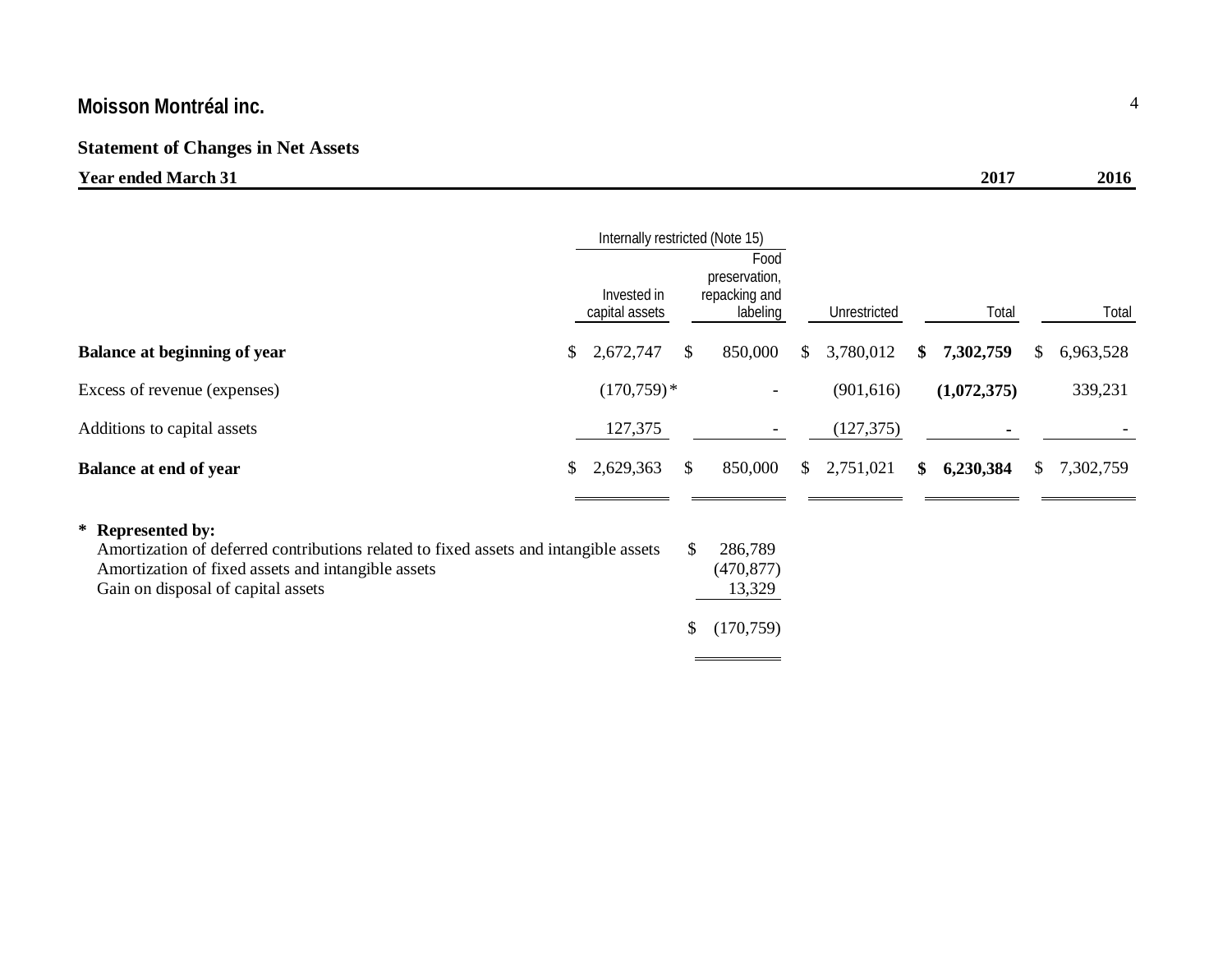## **Statement of Financial Position**

| <b>March 31</b> | 2017 | 2016 |
|-----------------|------|------|
|                 |      |      |

| <b>Current assets</b>                                                          |                      |                      |
|--------------------------------------------------------------------------------|----------------------|----------------------|
| Cash (Note 3)                                                                  | \$<br>1,913,592      | \$<br>2,123,549      |
| Accounts receivable (Note 4)                                                   | 266,458              | 181,617              |
| Grant receivable from the MAMOT (Notes 5 and 13)                               | 93,163               | 89,036               |
| Grant receivable from the Ville de Montréal                                    |                      | 71,200               |
| Inventory of food<br>Prepaid expenses                                          | 1,846,585<br>76,054  | 2,905,541<br>85,292  |
| Current portion of investments (Note 6)                                        | 80,538               | 10,631               |
|                                                                                | 4,276,390            | 5,466,866            |
| <b>Grant receivable from the MAMOT</b> (Notes 5 and 13)                        | 466,647              | 559,810              |
| <b>Investments</b> (Note 6)                                                    | 939,721              |                      |
| <b>Fixed assets (Note 7)</b>                                                   | 5,995,708            | 6,305,290            |
| <b>Intangible assets (Note 8)</b>                                              | 142,644              | 163,278              |
|                                                                                |                      |                      |
|                                                                                | 7,544,720            | 7,028,378            |
| <b>Total assets</b>                                                            | \$<br>11,821,110     | \$<br>12,495,244     |
| <b>Current liabilities</b>                                                     |                      |                      |
| Payables and accrued charges (Note 10)                                         | \$<br>405,148        | \$<br>325,074        |
| Deferred contributions related to specific projects (Note 11)                  | 109,945              | 420,714              |
| Deferred revenue<br>Current portion of subsidized long-term debt (Note 13)     |                      | 2,030<br>89,036      |
| Current portion of unsubsidized long-term debt (Note 13)                       | 93,163<br>3,368      | 3,043                |
|                                                                                | 611,624              | 839,897              |
|                                                                                |                      |                      |
| <b>Long-term debt</b> (Note 13)                                                | 479,064              | 575,595              |
| <b>Deferred contribution related to children's food aid (Note 12)</b>          | 1,006,834            |                      |
| <b>Deferred contributions related to fixed and intangible assets (Note 14)</b> | 3,493,204            | 3,776,993            |
|                                                                                | 4,979,102            | 4,352,588            |
| <b>Total liabilities</b>                                                       | 5,590,726            | 5,192,485            |
| <b>Net assets</b>                                                              |                      |                      |
| Internally restricted (Note 15)                                                |                      |                      |
| Invested in capital assets                                                     | 2,629,363<br>850,000 | 2,672,747<br>850,000 |
| Food preservation, repacking and labeling<br>Unrestricted                      | 2,751,021            | 3,780,012            |
|                                                                                | 6,230,384            | 7,302,759            |
| <b>Total liabilities and net assets</b>                                        | \$<br>11,821,110     | \$<br>12,495,244     |
|                                                                                |                      |                      |

**On behalf of the board**

A  $200$ 

Administrator

Zeoleur.

Administrator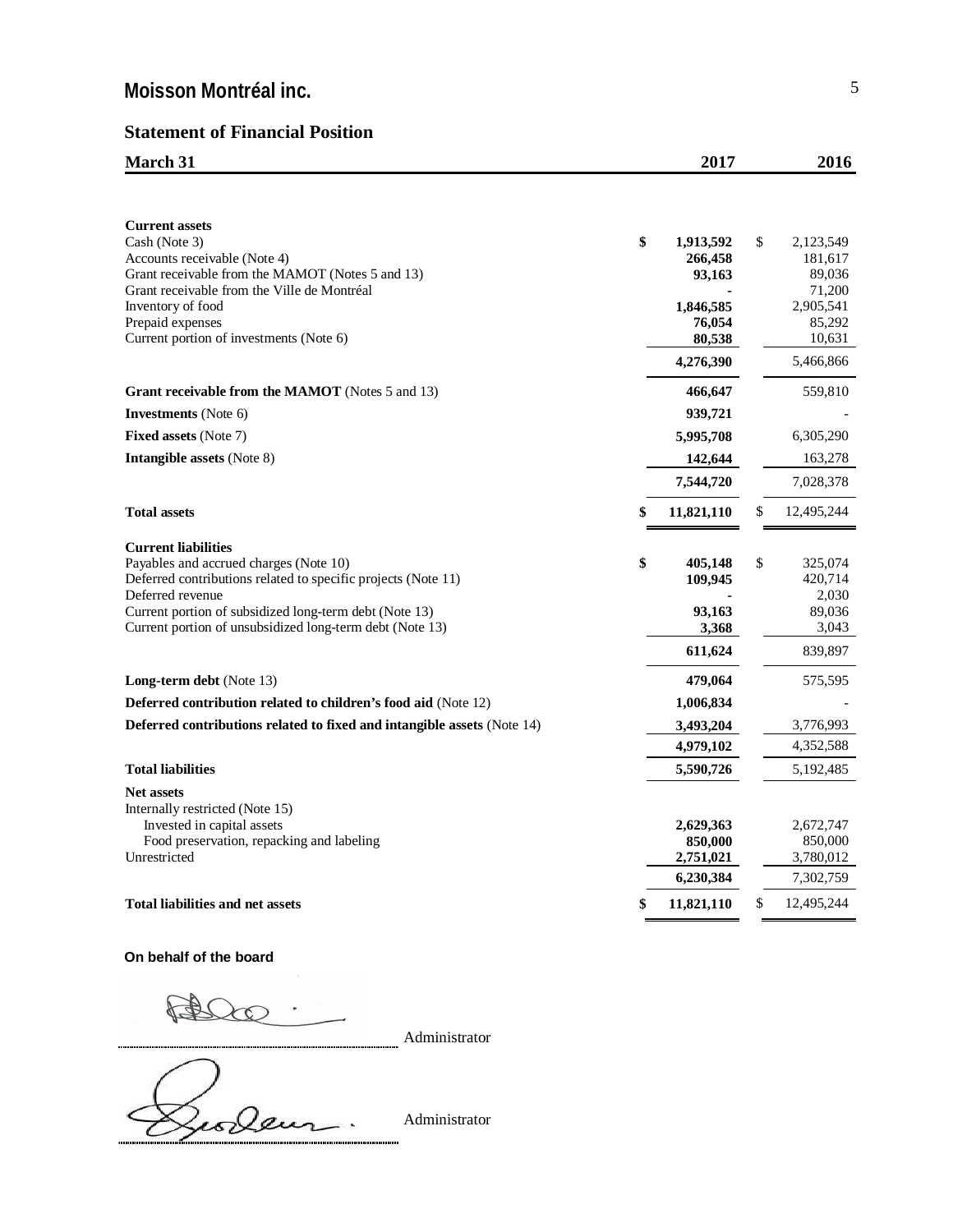## **Statement of Cash Flows**

| <b>Year ended March 31</b>                                                              | 2017                     | 2016            |
|-----------------------------------------------------------------------------------------|--------------------------|-----------------|
|                                                                                         |                          |                 |
| <b>Operating activities</b>                                                             |                          |                 |
| Excess of revenue (expenses)<br>Items not affecting cash                                | \$<br>(1,072,375)        | \$<br>339,231   |
| Changes in inventory of food                                                            | 1,058,956                | (1,020,781)     |
| Deferred contributions related to specific projects recognized as revenue (Note 11)     | (1, 137, 040)            | (859, 376)      |
| Amortization of deferred contributions related to fixed and intangible assets           |                          |                 |
| (Note 14)                                                                               | (286,789)                | (310, 253)      |
| Amortization of fixed and intangible assets                                             | 470,877                  | 500,458         |
| Investments donations recognized as revenue                                             | (31, 025)                | (10,631)        |
| Loss on realization of investments included in financial revenues                       | 176                      |                 |
| Change in fair value of investments                                                     | (31, 306)                |                 |
| Gain on disposal of fixed assets                                                        | (13,329)                 |                 |
|                                                                                         | (1,041,855)              | (1,361,352)     |
| Changes in non-cash working capital items (Note 18)                                     | 73,641                   | (342,893)       |
| Receipt of deferred contributions related to specific projects (Note 11)                | 826,271                  | 1,158,351       |
| Receipt of deferred contribution related to children's food aid                         | 1,000,000                |                 |
| Investments revenues allocated to deferred contributions related to children's food aid | 6,834                    |                 |
|                                                                                         | 864,891                  | (545, 894)      |
|                                                                                         |                          |                 |
| <b>Financing activities</b><br>New long-term debt                                       |                          | 21,106          |
| Reduction of the long-term debt                                                         | (3,043)                  | (2,278)         |
| Reduction of obligations under a capital lease                                          |                          | (47, 110)       |
| Deferred contributions related to fixed and intangible assets                           | 3,000                    | 79,811          |
|                                                                                         | (43)                     | 51,529          |
|                                                                                         |                          |                 |
| <b>Investing activities</b>                                                             |                          |                 |
| Changes in reserved cash                                                                | (19, 431)                |                 |
| Advance receivable                                                                      |                          | 25,000          |
| Additions to fixed and intangible assets                                                | (147, 732)               | (486,996)       |
| Disposal of fixed assets<br>Acquisition of investments                                  | 20,400                   | 41,474          |
| Disposal of investments                                                                 | (1, 197, 772)<br>250,299 |                 |
|                                                                                         |                          |                 |
|                                                                                         | (1,094,236)              | (420, 522)      |
| Net decrease in cash and cash equivalents                                               | (229, 388)               | (914, 887)      |
| Cash and cash equivalents at beginning of year                                          | 2,123,549                | 3,038,436       |
|                                                                                         |                          |                 |
| Cash and cash equivalents at end of year                                                | \$<br>1,894,161          | \$<br>2,123,549 |
| Cash and cash equivalents are represented by:                                           |                          |                 |
| Cash                                                                                    | \$<br>634,320            | \$<br>21,939    |
| Cash at progressive rate                                                                | 1,259,841                | 2,101,610       |
|                                                                                         | 1,894,161                | \$<br>2,123,549 |
| Supplemental information                                                                |                          |                 |
|                                                                                         |                          |                 |

*Reduction of long-term debt by the MAMOT \$ 89,036 \$ 85,093*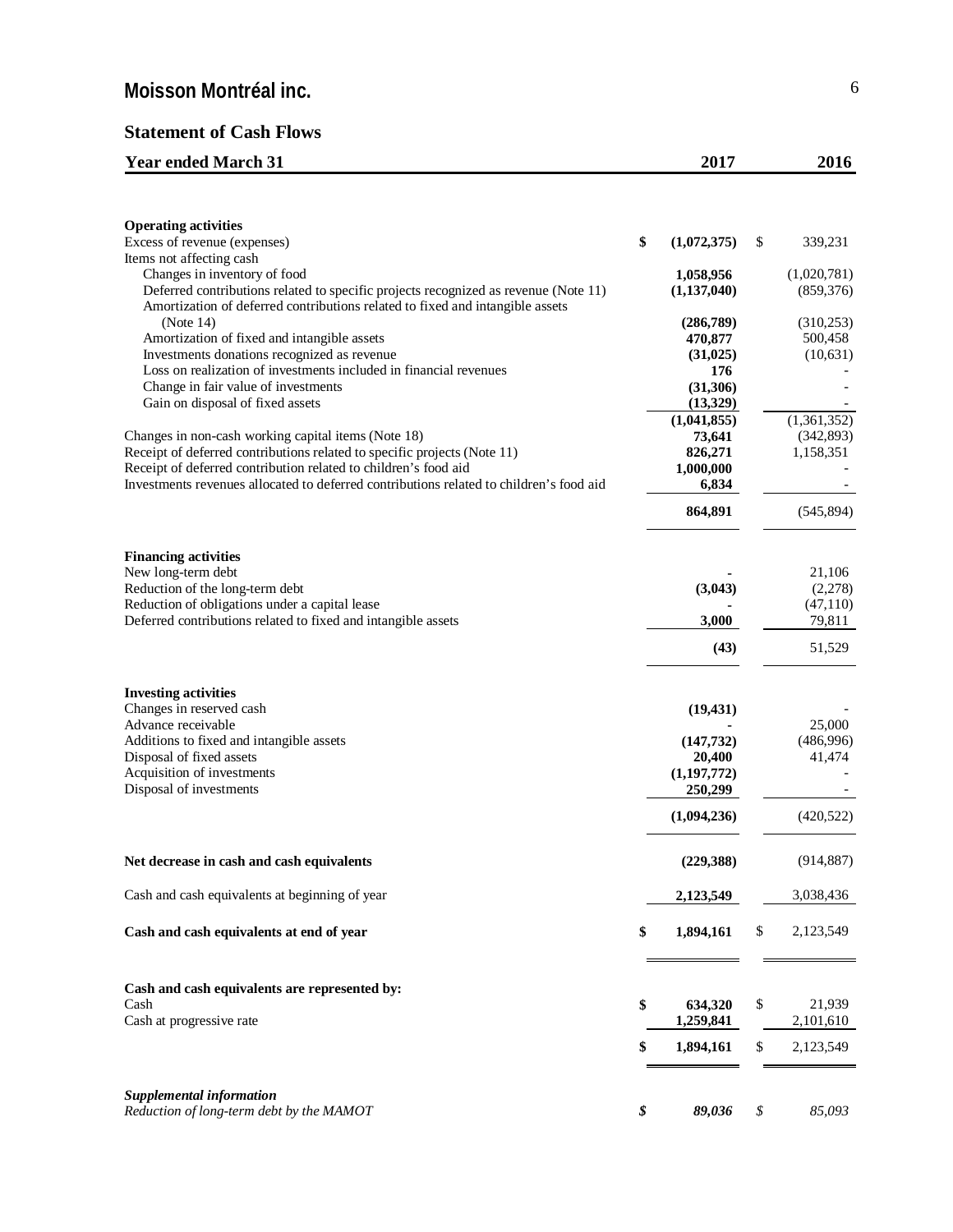### **Notes to Financial Statements**

#### **March 31, 2017**

#### **1. Incorporation and nature of activities**

Moisson Montréal inc. (the "Company") is incorporated under Part III of the *Québec Companies Act*. The Company is working to ensure optimal food supply to community organizations serving the needy on the island of Montreal and to participate in developing sustainable solutions to favour food security. As a charitable organization registered under the *Income Tax Act*, Moisson Montréal inc. can issue receipts for charitable donations.

#### **2. Accounting policies**

#### *Authoritative accounting pronouncements*

The Company applies the Canadian Accounting Standards for the Not-for-Profit Organizations, hereafter referred to as "ASNPO" under Part III of *CPA Canada Handbook - Accounting*.

#### *Contributions and revenue recognition*

The Company follows the deferral method of accounting for contributions (donations and contributions). Unrestricted contributions are recognized as revenue when received or receivable if the amount to be received can be reasonably estimated and collection is reasonably assured. Restricted contributions are recognized as revenue in the year in which the related expenses are incurred.

Fund raising activities revenue is recognized at the date of the event.

The rental revenue is recorded monthly as it becomes due.

The financial revenue is recorded as it is earned.

#### *Recovered donations redistributed as food products*

The operations of the Company depend mainly on in-kind contributions of food. Donated food supplies are weighted and recognized by food categories to be valued. Donations received are valued by adding or subtracting inventory changes to the donated food supplies. Donations are valued based on the monthly average prices paid by consumers by food categories as established by Statistics Canada.

#### *Donations received in supplies or in hours*

Donations received in supplies or hours (donations in-kind) are recorded at fair value when they can be reasonably estimated. Supplies contributions for the year ended in 2017 consist of in-kind contributions of food, publicly-listed securities and donated services.

### *Cash and cash equivalents*

Cash and equivalents are composed of cash and cash at progressive rate.

#### *Inventory of food*

Inventory of food is held in transit before distribution. It is valued based on the monthly average prices paid by consumers by food categories as established by Statistics Canada.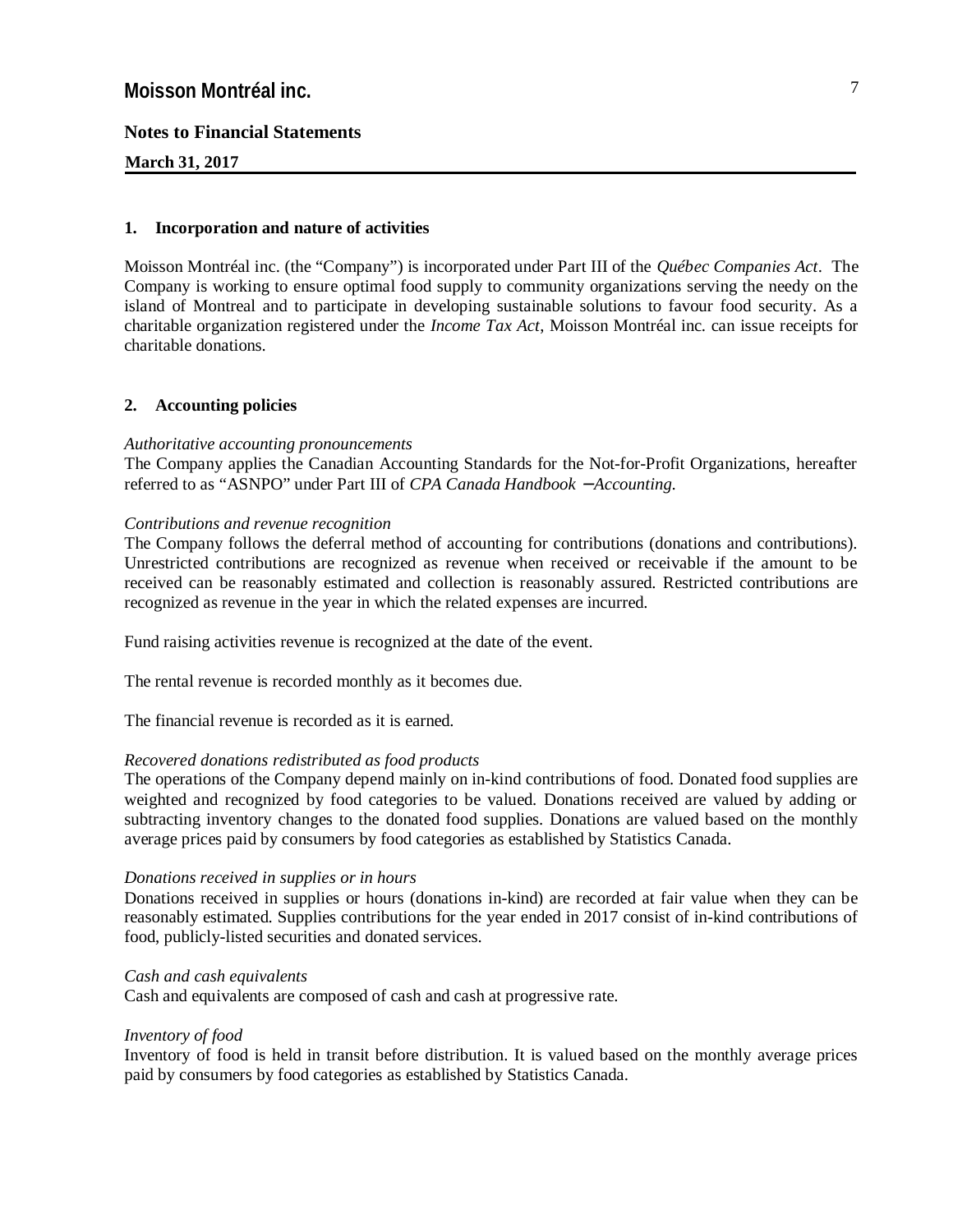#### **March 31, 2017**

#### **2. Accounting policies** (cont'd)

#### *Fixed assets*

Fixed assets additions are recorded at cost whereas contributions of fixed assets are recorded at their fair value at the date of the donation. Amortization of fixed assets is calculated using the declining balance method at the following rates:

| <b>Building</b>                |   | 5%          |
|--------------------------------|---|-------------|
| Rolling stock                  | - | 30%         |
| Refrigeration equipment        | - | 20%         |
| Computer equipment             | - | 30%         |
| Office and warehouse equipment | - | 20% and 30% |

#### *Intangible assets*

Intangible assets acquisitions are recorded at cost whereas contributions of intangible assets are recorded at their fair value at the date of donation. The Company's intangible assets are recorded at cost and amortized using the declining balance method at 30%.

#### *Impairment of long-term assets*

Long-term assets are tested for impairment whenever events or changes in circumstances indicate that their carrying amount may not be recoverable. An impairment loss is recognized when the carrying amount of the asset exceeds the sum of the undiscounted cash flows resulting from its use and eventual disposition. The impairment loss is measured as the amount by which the carrying amount of the long-term asset exceeds its fair value.

#### *Deferred contributions related to fixed and intangible assets*

Amounts received and specifically allocated for the acquisition of fixed and intangible assets are recorded as deferred contributions relating to fixed and intangible assets and amortized over the estimated useful life of the related fixed or intangible assets. When a portion of an amount received and specifically allocated can be used, with the donor's approval, to cover current expenses, that portion of the deferred contributions is then transferred to revenue for the year.

### *Financial instruments*

Valuation

 The Company initially measures its financial assets and financial liabilities at fair value except for non-arm's length transactions. The Company subsequently measures all its financial assets and financial liabilities at amortized cost, with exception of its investments that are evaluated at fair value.

 The Company's financial assets, measured at amortized cost include cash, government contributions receivables, other receivables and the grant receivable from the MAMOT.

The Company's financial liabilities include accounts payable and accrued charges and long-term debt.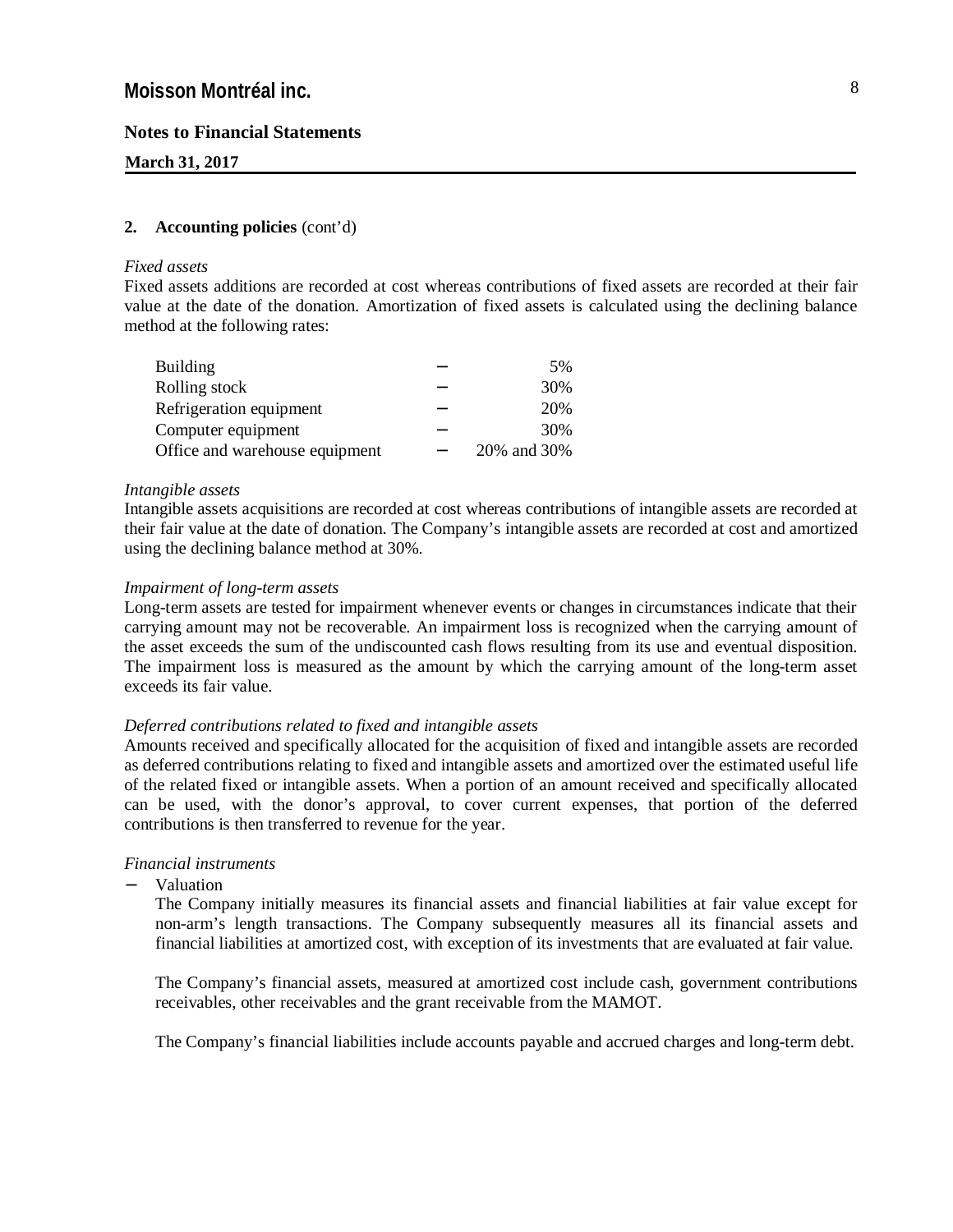**March 31, 2017**

#### **2. Accounting policies** (cont'd)

#### *Financial instruments (cont'd)*

Impairment

Financial assets measured at cost are tested for impairment when there are indicators of impairment. The amount of write-off is recognized in net income. The previously recognized impairment loss may be reversed to the extent of the improvement, directly of by adjusting the allowance account, provided it is not greater than the amount that would have been reported at the date of reversal had the impairment not been recognized previously. The amount of the reversal is recognized in net income.

#### *Foreign exchange*

The Company uses the temporal method to record its foreign currency transactions. Under this method, monetary items are translated at the rate of exchange in effect at the balance sheet date, non-monetary items are translated at the historical exchange rate unless they are recorded at the fair value in which case, they are translated at the rate of exchange in effect at the balance sheet date, while revenues and expenses are translated at the rate of exchange in effect on the dates they occur. Gains or losses resulting from these translations are reflected in the statement of earnings.

#### *Use of estimates*

The preparation of financial statements in conformity with Canadian accounting standards for not-forprofit organizations requires management to make estimates and assumptions that affect the reported amounts of assets and liabilities, disclosures of contingent assets and liabilities and the reported amounts of revenues and expenses. Significant areas requiring the use of estimates include amortization of fixed and intangible assets. Actual results could differ from these estimates.

| 3. | Cash                                                         | 2017                                 | 2016                             |
|----|--------------------------------------------------------------|--------------------------------------|----------------------------------|
|    | Cash<br>Cash at progressive rate<br>Reserved cash            | \$<br>634,320<br>1,259,841<br>19,431 | \$<br>21,939<br>2,101,610        |
|    |                                                              | \$<br>1,913,592                      | \$<br>2,123,549                  |
| 4. | <b>Accounts receivable</b>                                   | 2017                                 | 2016                             |
|    | Government contributions<br>Other receivables<br>Sales taxes | \$<br>4,862<br>248,054<br>13,542     | \$<br>4,506<br>153,744<br>23,367 |
|    |                                                              | \$<br>266,458                        | \$<br>181,617                    |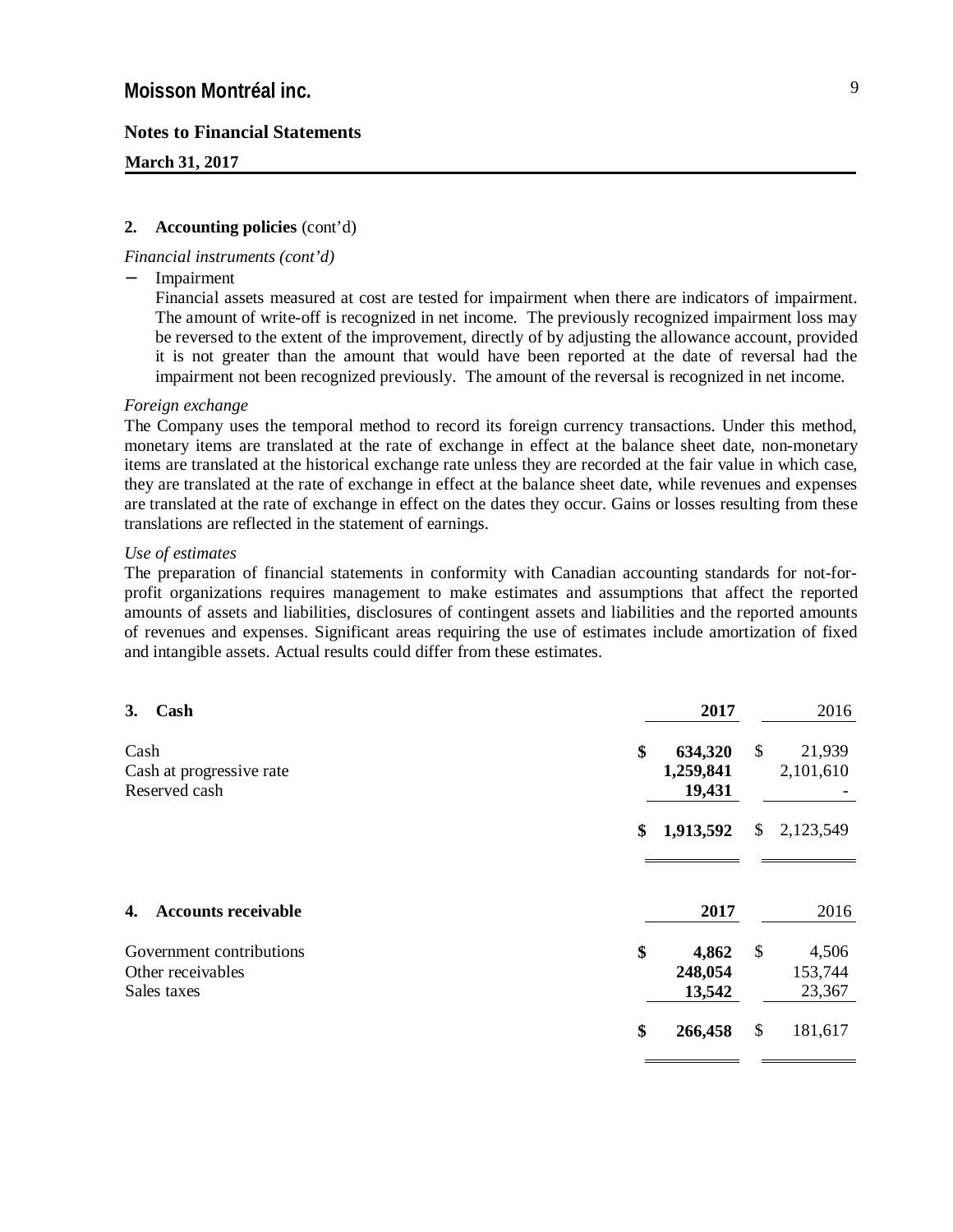**March 31, 2017**

#### **5. Grant receivable and differed contributions**

The grant receivable to finance the renovation works undertaken with the collaboration of the CECD represents an amount receivable to reimburse the long-term debt. This amount was recorded as a longterm asset in order to record in the statement of revenue, the debt reimbursement in the same period as the amortization of fixed assets as well as related interest expense (Note 13).

The grant receivable from MAMOT to finance the work undertaken with the collaboration of the CECD is recorded in long-term liabilities in order to record, in the statement of revenue, the debt reimbursement in the same period as the amortization of fixed assets as well as the related interest expense.

| <b>Investments</b><br>6.                                                                            |         |      | 2017       |              |                           | 2016       |
|-----------------------------------------------------------------------------------------------------|---------|------|------------|--------------|---------------------------|------------|
|                                                                                                     |         | Cost | Fair value | Cost         |                           | Fair value |
| Bonds and guaranteed investment<br>certificates, rates ranging from<br>1.5% to 2%, maturing through |         |      |            |              |                           |            |
| \$<br>April 2023                                                                                    | 500,000 | \$   | 506,116    | \$           | $\boldsymbol{\mathsf{S}}$ |            |
| Shares of public entities held in<br>Canadian dollars                                               |         |      |            | 10,631       |                           | 10,631     |
| Units of mutual funds                                                                               | 488,953 |      | 514,143    |              |                           |            |
| \$                                                                                                  | 988,953 | \$   | 1,020,259  | \$<br>10,631 | \$                        | 10,631     |
| Current portion of investments                                                                      |         |      | 80,538     |              |                           |            |
|                                                                                                     |         | \$   | 939,721    |              | \$                        | Nil        |

Investments include an amount of \$1,018,731 which is reserved for children's food aid.

| <b>Fixed assets</b><br>7.      |    |            |                                               |           |    | 2017      |   | 2016           |  |  |
|--------------------------------|----|------------|-----------------------------------------------|-----------|----|-----------|---|----------------|--|--|
|                                |    | Cost       | Accumulated<br>Net book value<br>amortization |           |    |           |   | Net book value |  |  |
| Land                           | \$ | 1,460,619  | \$                                            |           | \$ | 1,460,619 | S | 1,460,619      |  |  |
| <b>Building</b>                |    | 5,758,332  |                                               | 1,970,115 |    | 3,788,217 |   | 3,959,225      |  |  |
| Rolling stock                  |    | 807,897    |                                               | 575,861   |    | 232,036   |   | 302,701        |  |  |
| Refrigeration equipment        |    | 632,184    |                                               | 468,431   |    | 163,753   |   | 204,691        |  |  |
| Computer equipment             |    | 327,475    |                                               | 289,269   |    | 38,206    |   | 41,225         |  |  |
| Office and warehouse equipment |    | 1,106,048  |                                               | 793,171   |    | 312,877   |   | 336,829        |  |  |
|                                | S. | 10,092,555 | S                                             | 4,096,847 | \$ | 5,995,708 | S | 6,305,290      |  |  |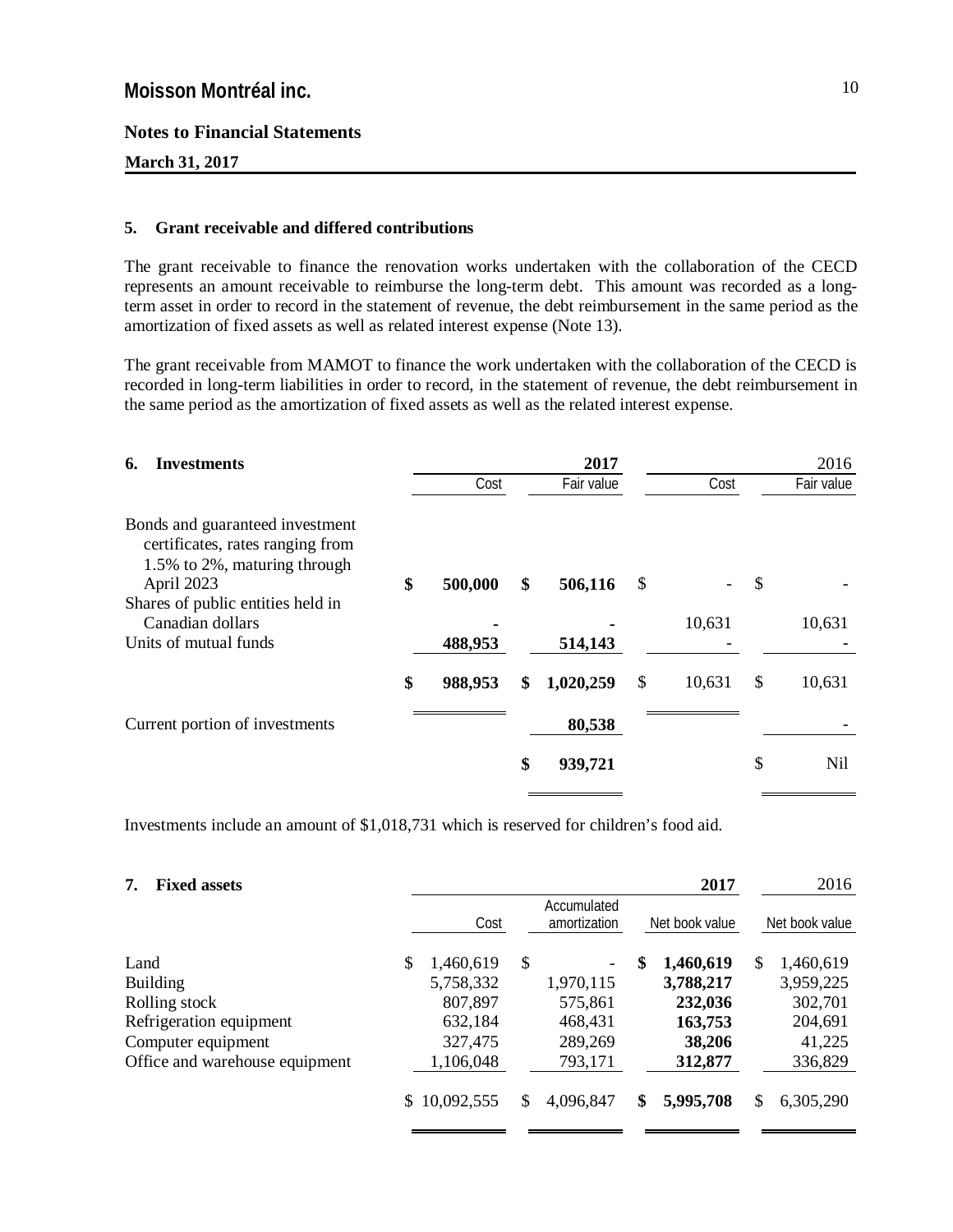### **Notes to Financial Statements**

## **March 31, 2017**

|                                     |               |                             | 2017          |                | 2016           |
|-------------------------------------|---------------|-----------------------------|---------------|----------------|----------------|
| Cost                                |               | Accumulated<br>amortization |               |                | Net book value |
| \$<br>118,842                       | <sup>\$</sup> | 93,640                      | \$<br>25,202  | \$             | 36,003         |
| 94,500                              |               |                             | 94,500        |                | 94,500         |
|                                     |               |                             |               |                |                |
| 36,544                              |               | 15,942                      | 20,602        |                | 29,432         |
| 3,821                               |               | 1,481                       | 2,340         |                | 3,343          |
| \$<br>253,707                       | <sup>\$</sup> | 111,063                     | \$<br>142,644 | S              | 163,278        |
| Multimedia material - Food Recovery |               |                             |               | Net book value |                |

### **9. Credit facilities**

The Company has a line of credit of \$500,000 bearing interest at prime rate (2.7% as at March 31, 2017), plus 0.25%, secured by a first rank hypothec on the building. The line of credit is unused as at March 31, 2017.

| 10. Payables and accrued charges                                                                    |   | 2017                         | 2016                         |
|-----------------------------------------------------------------------------------------------------|---|------------------------------|------------------------------|
| Accounts payable and accrued charges<br>Salaries and vacations payable<br>Source deductions payable | S | 221,361<br>164,762<br>19,025 | 153,468<br>155,298<br>16,308 |
|                                                                                                     |   | 405,148                      | 325,074                      |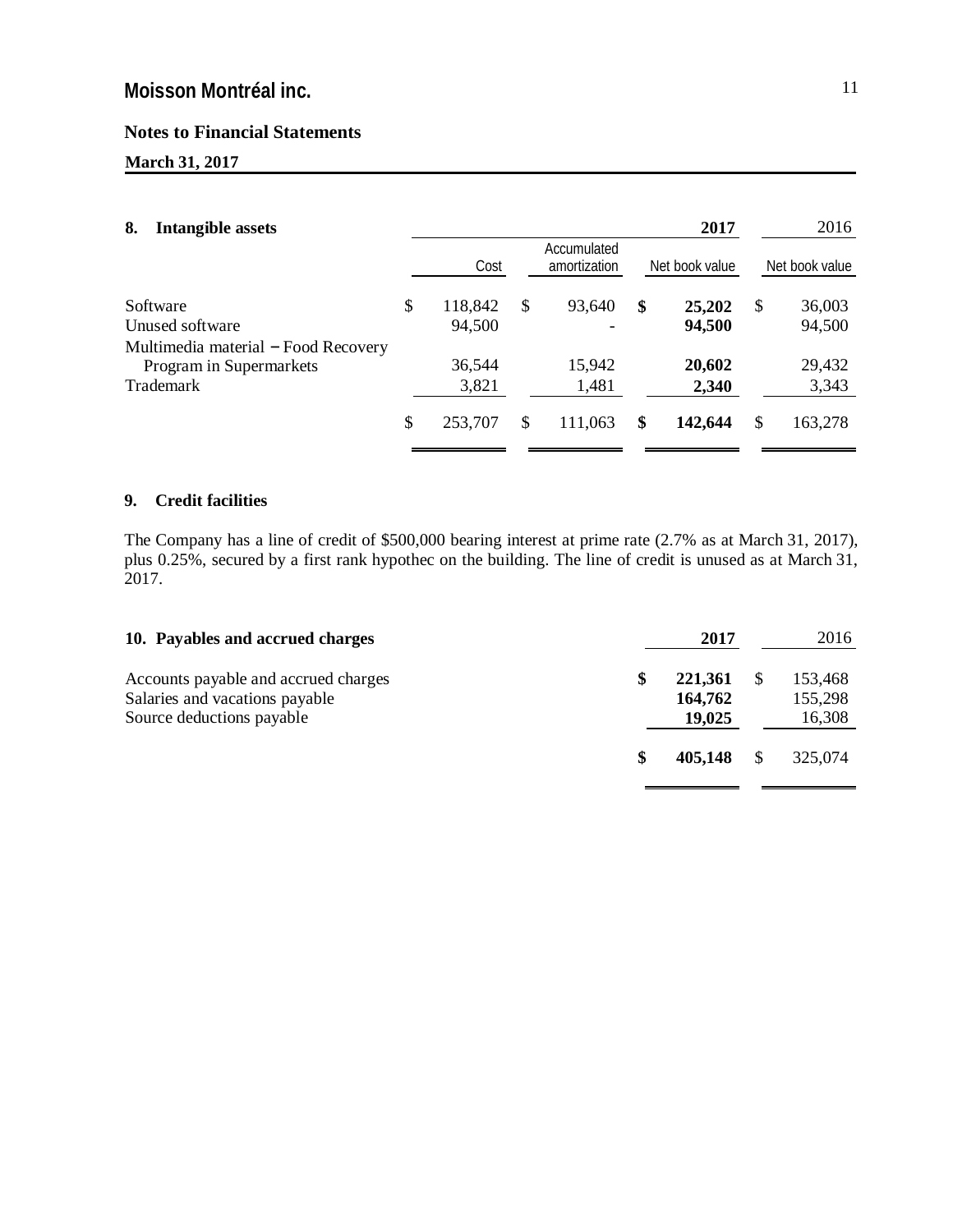**March 31, 2017**

### **11. Deferred contributions related to specific projects**

Deferred contributions are intended to cover the operating expenses for the Christmas campaign, the Food Recovery Program in Supermarkets as well as The Great Food Drive for Children.

Changes in deferred contributions are as follows:

|                                           | Christmas<br>campaign | Food<br>Recovery<br>Program in<br>Super-<br>markets | The<br>Great<br>Food<br>Drive for<br>Children |    | Other      | 2017          | 2016          |
|-------------------------------------------|-----------------------|-----------------------------------------------------|-----------------------------------------------|----|------------|---------------|---------------|
| Balance at beginning of<br>year           | 151,266<br>\$         | \$203,788                                           | \$<br>8,089                                   | \$ | 57,571     | \$<br>420,714 | \$121,739     |
| Contributions received<br>during the year |                       | 541,594                                             | 47,910                                        |    | 236,767    | 826,271       | 1,158,351     |
| Contributions<br>recognized as revenue    | (128, 882)            | (745, 382)                                          | (45, 339)                                     |    | (217, 437) | (1,137,040)   | (859, 376)    |
| Balance at end of year                    | 22,384<br>\$.         | <b>Nil</b><br>\$                                    | \$<br>10,660                                  | S. | 76,901     | \$<br>109,945 | 420,714<br>S. |

### **12. Deferred contributions related to children's food aid**

Deferred contributions represent funds received which, with respect to external restrictions, are intended for parents and children of the Island of Montreal living in poverty. Changes in the balance of deferred contributions are as follows:

|                                                         |   | 2017      |
|---------------------------------------------------------|---|-----------|
| Initial amount of contribution received during the year | S | 1,000,000 |
| Plus: Investment revenues allocated to the project      |   | 6,834     |
| Balance of deferred contribution at end of year         | S | 1,006,834 |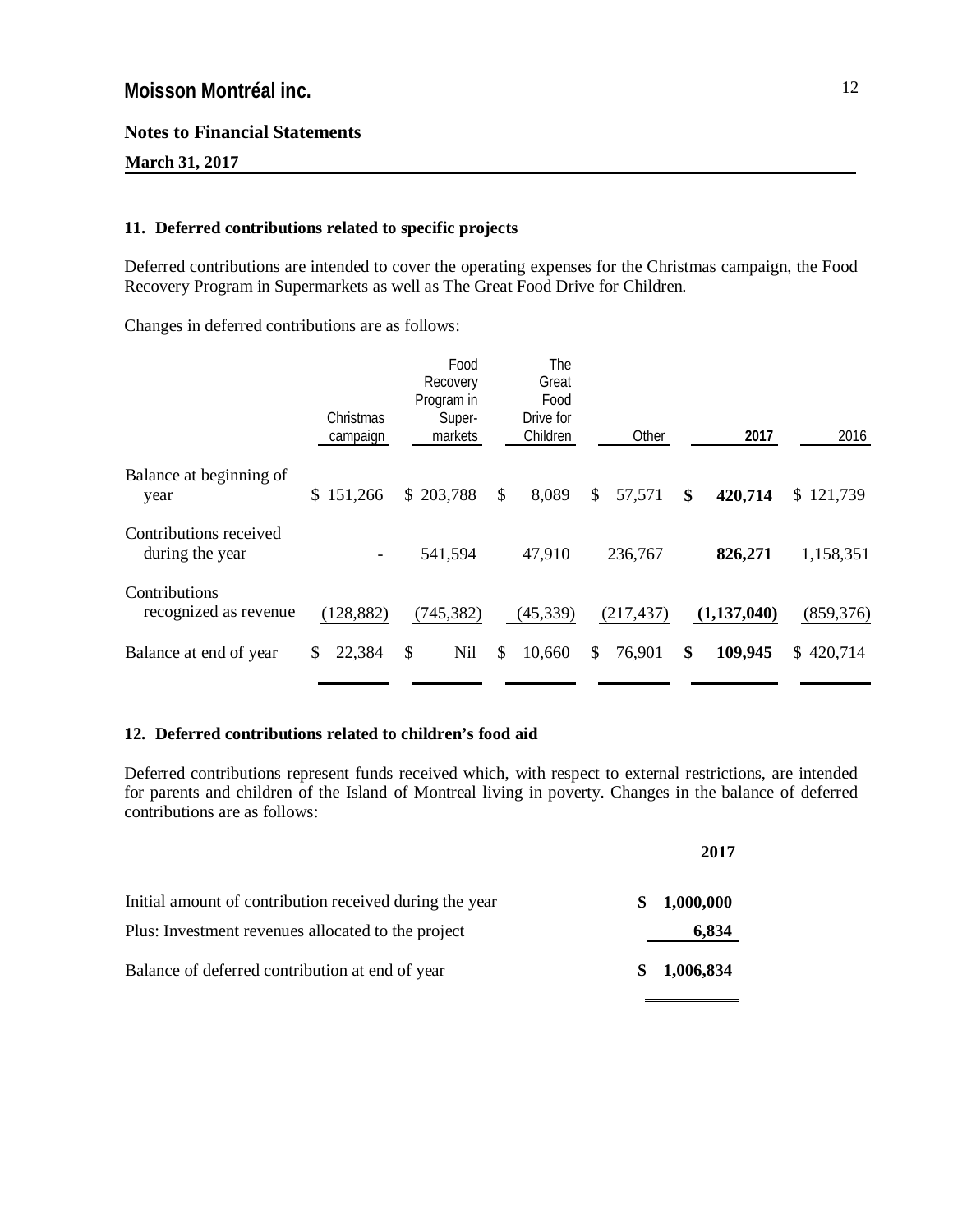### **March 31, 2017**

| 13. Long-term debt                                                                                                                                                                                                                                                                                                                                                                                                                                                                                                                                                                                                                     | 2017          | 2016          |
|----------------------------------------------------------------------------------------------------------------------------------------------------------------------------------------------------------------------------------------------------------------------------------------------------------------------------------------------------------------------------------------------------------------------------------------------------------------------------------------------------------------------------------------------------------------------------------------------------------------------------------------|---------------|---------------|
| Loan from "Programme d'infrastructure Québec-Municipalité",<br>at 5.12%, maturing in June 2021, secured by a first rank<br>hypothec of \$523,621 on all moveable and immoveable assets.<br>However, repayment of the loan is guaranteed by the Ministère<br>des Affaires municipales et Occupation du territoire (thereafter<br>"MAMOT") through a grant in the same amount received in<br>the context of the renovation works undertaken with the<br>collaboration of the CECD. The capital will be repaid by the<br>MAMOT at the rate of 1/10 per year during the next 10 years.<br>The interest will also be paid 100% by the MAMOT | \$<br>294,325 | \$<br>344,874 |
| Loan from "Programme d'infrastructure Québec-Municipalité",<br>at 4%, maturing in October 2022, secured by a first rank<br>hypothec of \$410,774 on all moveable and immoveable assets.<br>However, repayment of the loan is guaranteed by MAMOT<br>through a grant in the same amount received in the context of<br>the renovation works undertaken with the collaboration of the<br>CECD. The capital will be repaid by the MAMOT at the rate<br>of 1/10 per year during the next 10 years. The interest will also<br>be paid at 100% by the MAMOT                                                                                   | 265,485       | 303,972       |
| Loan, rate of 10.2%, repayable by semi-annual instalments of<br>\$2,462 including interest, maturing in December 2020, secured<br>by a first rank hypotech on equipment having a net value of<br>\$12,928                                                                                                                                                                                                                                                                                                                                                                                                                              | 15,785        | 18,828        |
|                                                                                                                                                                                                                                                                                                                                                                                                                                                                                                                                                                                                                                        |               |               |
|                                                                                                                                                                                                                                                                                                                                                                                                                                                                                                                                                                                                                                        | 575,595       | 667,674       |
| Current portion of the subsidized long-term debt                                                                                                                                                                                                                                                                                                                                                                                                                                                                                                                                                                                       | 93,163        | 89,036        |
| Current portion of the unsubsidized long-term debt                                                                                                                                                                                                                                                                                                                                                                                                                                                                                                                                                                                     | 3,368         | 3,043         |
|                                                                                                                                                                                                                                                                                                                                                                                                                                                                                                                                                                                                                                        | \$<br>479,064 | \$<br>575,595 |

The estimated portion of the long-term debt payable in each of the next five years are as follows:

| 2018 | S.             | 96,531  |
|------|----------------|---------|
| 2019 | \$.            | 101,211 |
| 2020 | SS.            | 106,134 |
| 2021 | S.             | 111,313 |
| 2022 | $\mathbb{S}^-$ | 111,709 |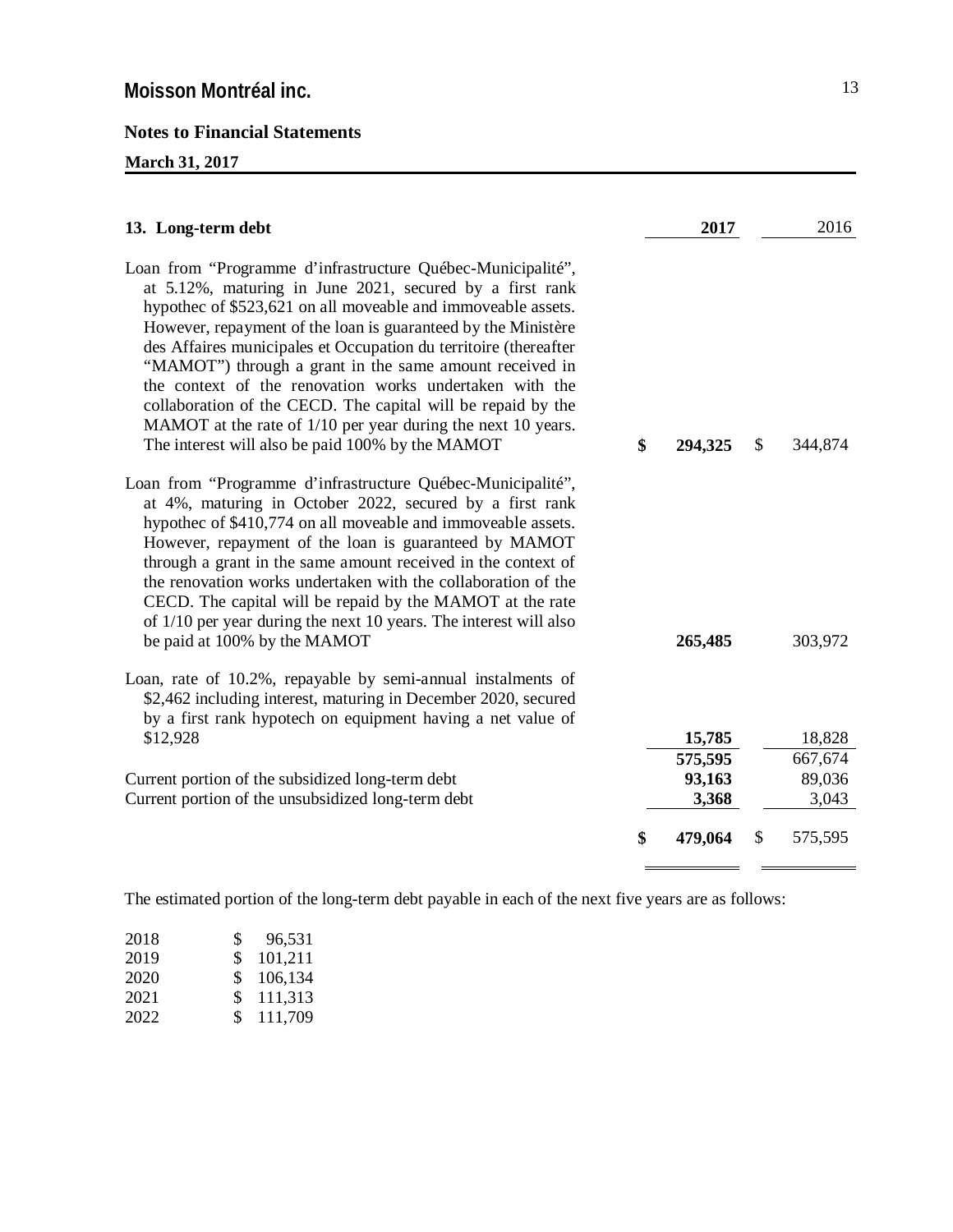**March 31, 2017**

### **14. Deferred contributions related to fixed and intangible assets**

Deferred contributions represent funds received which, with respect to external restrictions, are intended for the acquisition of fixed and intangible assets and donations received in fixed and intangible assets. Changes in the balances of deferred contributions are as follows:

|                                                           | Food Recovery Program in<br>Supermarkets |               |           |                     |                    |               |                      |
|-----------------------------------------------------------|------------------------------------------|---------------|-----------|---------------------|--------------------|---------------|----------------------|
|                                                           | Fondation<br>Marcelle et<br>Jean Coutu   |               | Other     | Other               | 2017               |               | 2016                 |
| Balance at beginning of<br>year                           | \$<br>155,000                            | -S            | 87,042    | \$<br>3,534,951     | \$<br>3,776,993    | <sup>\$</sup> | 4,007,435            |
| Contributions received<br>during the year<br>Amortization | (46,500)                                 |               | (26, 638) | 3,000<br>(213, 651) | 3,000<br>(286,789) |               | 79,811<br>(310, 253) |
| Balance at end of year                                    | \$<br>108,500                            | <sup>\$</sup> | 60,404    | \$<br>3,324,300     | \$<br>3,493,204    | \$            | 3,776,993            |

### **15. Internally restricted**

#### *Invested in capital assets*

The Board of directors decided to restrict, internally, the amount invested in capital assets and to present it net of deferred contributions related to capital assets and long-term debt.

### *Food preservation, repacking and labeling*

In 2012, the Board of Directors of the Company restricted an amount of \$850,000 for the Food preservation, repacking and labeling project in order to maximize lifetime of foodstuffs received with preservation potential and to repack or label the consumable ones which otherwise would be lost or thrown away in the garbage. The goal is to achieve more variety and balanced distribution throughout the whole year to the beneficiary agencies of Moisson Montréal inc.

### **16. Financial instruments**

### *Financial risks and exposure*

The Company is subject to various risks from its financial instruments. The following analysis details the significant risks and exposure for the Company at the balance sheet date, as at March 31, 2017.

### *Credit risk*

Credit risk refers to the financial loss that the Company could incur should a counterparty to a financial instrument default on its obligations. The main credit risk to which the Company is exposed derives from its other receivables.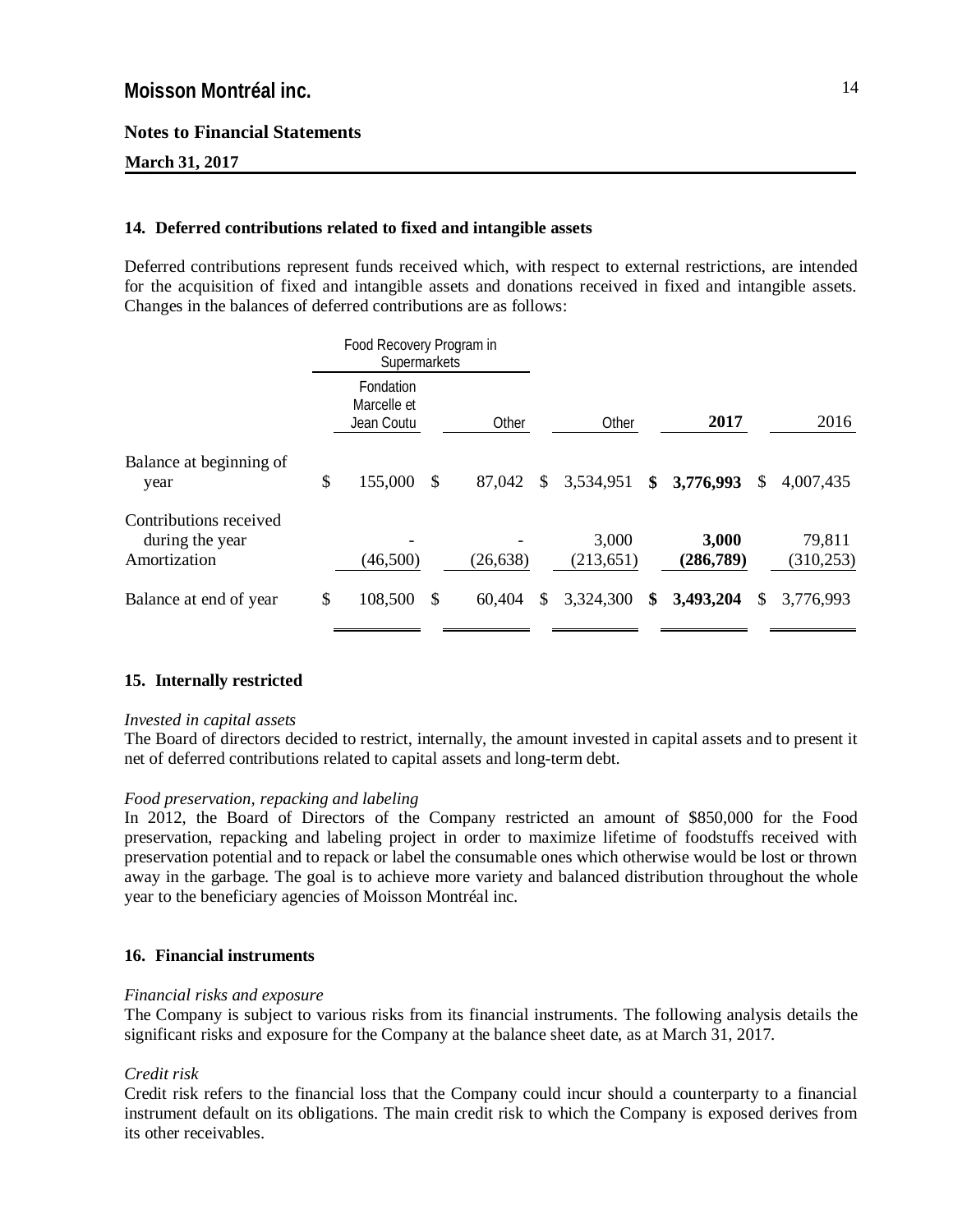#### **March 31, 2017**

#### **16. Financial instruments** (cont'd)

#### *Liquidity risk*

Liquidity risk is the risk that the Company will encounter difficulty in meeting obligations associated with financial liabilities. The Company is exposed to such a risk due to its accounts payable and accrued charges.

#### *Market risk*

Market risk is the risk that the fair value or future cash flows of a financial instrument will fluctuate because of changes in market prices. Market risk comprises three types of risk: currency risk, interest rate risk and other price risk. The Company is mainly exposed to the currency risk, interest rate risk and other price risk.

#### *Currency risk*

Currency risk is the risk that the fair value or future cash flows of a financial instrument will fluctuate because of changes in foreign exchange rates. As at March 31, 2017, the Company holds an amount of \$166,354 of investments held in US dollars and is consequently exposed to the foreign exchange fluctuations.

#### *Interest rate risk*

Interest rate risk is the risk that the fair value or future cash flows of a financial instrument will fluctuate because of changes in market interest rates. The Company is exposed to interest rate risk on its floating interest rates financial instrument (cash at progressive rate) which subject the Company to a cash flow risk and on its fixed interest rates financial instruments (bonds and guaranteed investment certificates and longterm debt) which subject the Company to a fair value risk.

#### *Other price risk*

Other price risk is the risk that the fair value or future cash flow of a financial instrument will fluctuate as a result of changes in market prices (other than those arising from interest rate risk or currency risk), whether those changes are caused by factors specific to the financial instrument or its issuer, or factors affecting all similar financial instruments traded in the market. The Company is exposed to other price risk through its investments in shares in public entities and units of mutual funds.

#### **17. Capital disclosures**

The Company defines its capital as the balance of the restricted and unrestricted net assets. The Company is subject to an externally imposed capital requirement with regards to accumulation of capital from the Centre intégré universitaire de santé et de services sociaux du Centre-Sud-de-l'Île-de-Montréal (CIUSSS C-S) within the framework of the Programme de soutien aux organismes communautaires (thereafter "PSOC"). The Company received, during the year, with regards to PSOC an amount of \$95,431 (\$94,299 in 2016). The Company has to limit its unrestricted accumulated financial surplus to an amount below 25% of its annual expenses. If the Company defaults, the CIUSSS C-S could reduce the annual grant or even revoke its financial support. As at March 31, 2017, the Company was in compliance with this requirement.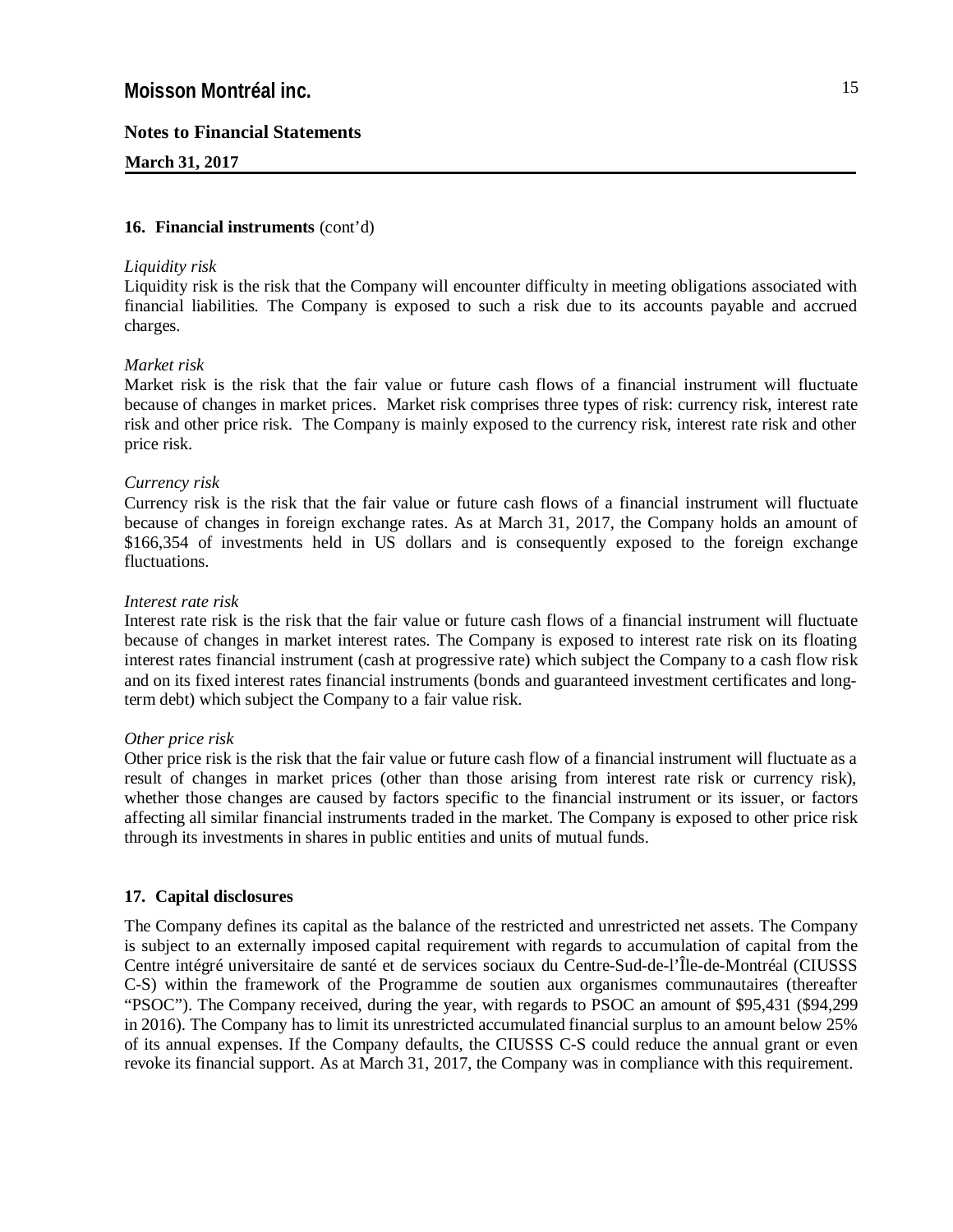**March 31, 2017**

### **17. Capital disclosures** (cont'd)

The Company's general objectives when managing capital is to maintain sufficient capital to keep a satisfactory liquidity level in order to comply regularly and continuously with its mission which is to recuperate and distribute food to families in need in the Montreal area.

Since its main financing activities are seasonal and occur mostly in December of each year, the Company has set the objective to maintain a level of immediate liquidity the equivalent of approximately six months of operations (currently the liquidity covers approximately five months of operations). This should provide adequate protection to help maintain a consistency in the offering of services. This way, the Company will be less vulnerable to the short and long-term fluctuations of its sources of income and will be able to ensure the replacement, at the right time, of its equipment and installations.

Management has decided to accumulate surpluses in order to attain an appreciable level of liquid assets. The different levels of the Company (from the personnel to the board of directors) are working towards this goal. The cash surplus, not essential to the regular activities, will be entrusted to portfolio management professionals in order to maximise returns with minimum risk. Management and the Board of directors carefully monitor those investments policies and evaluate the risks in order to secure the invested capital.

| 18. Statement of cash flows                 | 2017            |    | 2016      |
|---------------------------------------------|-----------------|----|-----------|
| Changes in non-cash working capital items   |                 |    |           |
| Accounts receivable                         | \$<br>(84, 841) | -S | 9,027     |
| Grant receivable from the Ville de Montréal | 71,200          |    | (35,600)  |
| Prepaid expenses                            | 9,238           |    | (11, 872) |
| Payables and accrued charges                | 80,074          |    | (303,098) |
| Deferred revenue                            | (2,030)         |    | (1,350)   |
|                                             | \$<br>73,641    |    | (342.893) |
|                                             |                 |    |           |

### **19. Good Box Good Food**

In September 2016, Good Box Good Food ceased its activities. During the financial year, the Company has permitted this entity to use workspace and two trucks for a five months period, contribution that is assessed at \$40,000 (\$96,000 in 2016) by management. The termination of Good Box Good Food's activities resulted in a loss on settlement of \$37,143 for Moisson Montréal.

#### **20. Insurance indemnity**

During the financial year, a refrigerated trailer that contained frozen products was stolen from the Company. The indemnity received was used to cover the loss of these products.

### **21. Comparative figures**

Certain comparative figures of the year 2016 have been reclassified to conform to the financial statement presentation adopted in the current year.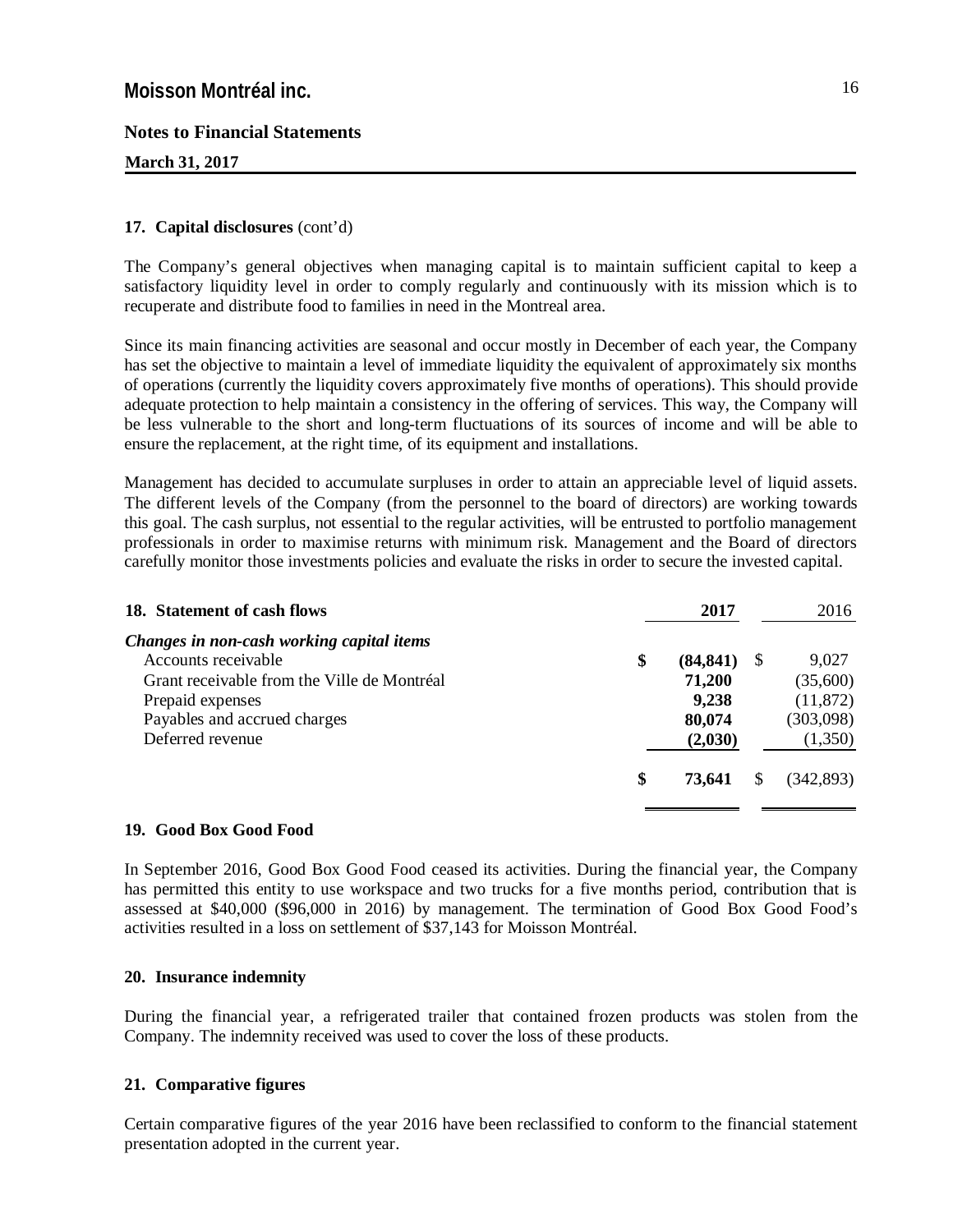| <b>Supplementary Financial Data</b> |  |  |
|-------------------------------------|--|--|
|-------------------------------------|--|--|

| <b>Year ended March 31</b> | 2017 | 2016 |
|----------------------------|------|------|
|                            |      |      |

### **SCHEDULE A** - **IN-KIND CONTRIBUTIONS OF FOOD REDISTRIBUTED**

| Inventory – balance at beginning of year | 2,905,541    | 1,884,760     |
|------------------------------------------|--------------|---------------|
| Food supplies received during the year   | 79,217,867   | 82,552,506    |
|                                          | 82,123,408   | 84,437,266    |
| Inventory – balance at end of year       | 1,846,585    | 2,905,541     |
|                                          | \$80,276,823 | \$ 81,531,725 |

### **SCHEDULE B** - **REVENUE AND EXPENSES BY ACTIVITY CENTRES**

| <b>Revenue</b>                                                       |                 |              |           |
|----------------------------------------------------------------------|-----------------|--------------|-----------|
| Donations                                                            |                 |              |           |
| La grande guignolée des médias                                       | \$<br>207,374   | $\mathbb{S}$ | 180,429   |
| Fondation J.A. DeSève                                                | 229             |              | 300,000   |
| Fondation J. Armand Bombardier                                       | 75,000          |              | 75,000    |
| Fondation Marcelle et Jean Coutu (including amortization of deferred |                 |              |           |
| contributions related to fixed assets of \$49,451 (\$49,403 in 2016) |                 |              |           |
| (Note 13)                                                            | 604,451         |              | 599,402   |
| Enterprises                                                          | 347,782         |              | 412,727   |
| Religious communities                                                | 110,325         |              | 120,200   |
| Other foundations                                                    | 222,077         |              | 112,815   |
| Monthly                                                              |                 |              |           |
| Individuals                                                          | 116,214         |              | 108,585   |
| Associations and unions                                              | 16,366          |              | 18,531    |
| The CP Holiday Train                                                 |                 |              |           |
| Enterprises                                                          | 15,000          |              | 15,000    |
| Individuals                                                          | 3,489           |              | 2,145     |
| Unsolicited                                                          |                 |              |           |
| Enterprises                                                          | 86,046          |              | 44,944    |
| Individuals                                                          | 374,143         |              | 181,779   |
| Designated                                                           |                 |              |           |
| Enterprises                                                          | 154,227         |              | 39,157    |
| Individuals                                                          | 20,866          |              | 4,269     |
| Projects                                                             | 19,000          |              | 47,429    |
| In-Kind                                                              |                 |              |           |
| Enterprises                                                          | 48,324          |              | 66,701    |
| Individuals                                                          | 31,025          |              | 10,631    |
| Planned giving                                                       | 48,966          |              | 74,530    |
|                                                                      | 2,500,904       |              | 2,414,274 |
| <b>Centraide of Greater Montreal</b>                                 | 415,758         |              | 417,391   |
|                                                                      |                 |              |           |
|                                                                      | \$<br>2,916,662 | \$           | 2,831,665 |
|                                                                      |                 |              |           |

 $\blacksquare$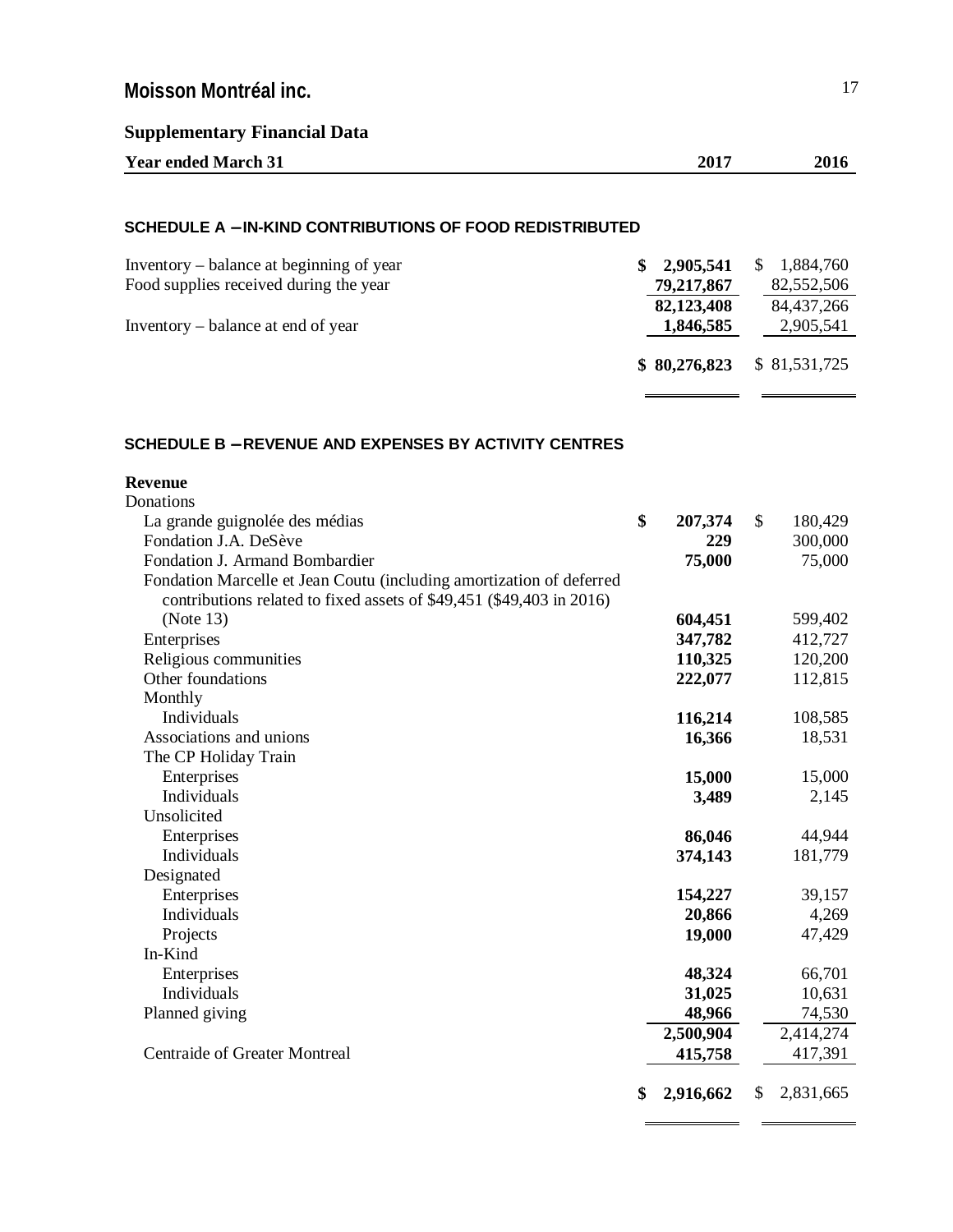**Supplementary Financial Data**

| <b>Year ended March 31</b>                                            | 2017          | 2016          |
|-----------------------------------------------------------------------|---------------|---------------|
| <b>SCHEDULE B - REVENUE AND EXPENSES BY ACTIVITY CENTRES (cont'd)</b> |               |               |
| <b>Revenue</b> (cont'd)                                               |               |               |
| Fund raising activities                                               |               |               |
| The Great Food Drive for Children                                     | \$<br>118,657 | \$<br>208,632 |
| Direct-mailing advertising                                            | 356,871       | 317,288       |
| Golf tournament                                                       | 235,790       | 215,790       |
| $C$ <sub>rand</sub> Examing Equal $\sim 1$                            |               | 12100         |

| $\frac{1}{2}$<br>Golf tournament<br>Grand Evening - Formula 1<br>SCQ and Casino de Montréal<br>Other activities            | JJV907.1<br>235,790<br>10,000<br>312,201 | <sub>ن</sub> سپر<br>215,790<br>424,000<br>29,370<br>147,105 |
|----------------------------------------------------------------------------------------------------------------------------|------------------------------------------|-------------------------------------------------------------|
|                                                                                                                            | \$<br>1,033,519                          | \$<br>1,342,185                                             |
| Contributions<br>Government of Québec<br>Centre intégré universitaire de santé et de services sociaux du                   |                                          |                                                             |
| Centre-Sud-de-l'Île-de-Montréal (Note 16)<br>Emploi-Québec<br>Other provincial programs<br>Government of Canada            | \$<br>95,431<br>21,328<br>221,454        | \$<br>94,299<br>21,276<br>93,389                            |
| Service Canada<br>Other<br>The Food Banks of Québec<br>Municipal program                                                   | 8,276<br>279,377<br>190,788              | 1,965<br>259,900<br>138,000                                 |
|                                                                                                                            | \$<br>816,654                            | \$<br>608,829                                               |
| <b>Expenses</b> (Schedule C)<br>Fund raising activities<br>The Great Food Drive for Children<br>Direct-mailing advertising | \$<br>30,007<br>37,485                   | \$<br>20,999<br>62,933                                      |
| Golf tournament<br>Grand Evening – Formula 1<br>Other activities                                                           | \$<br>79,050<br>2,478                    | 65,617<br>415,650<br>18,834                                 |
|                                                                                                                            | 149,020                                  | \$<br>584,033                                               |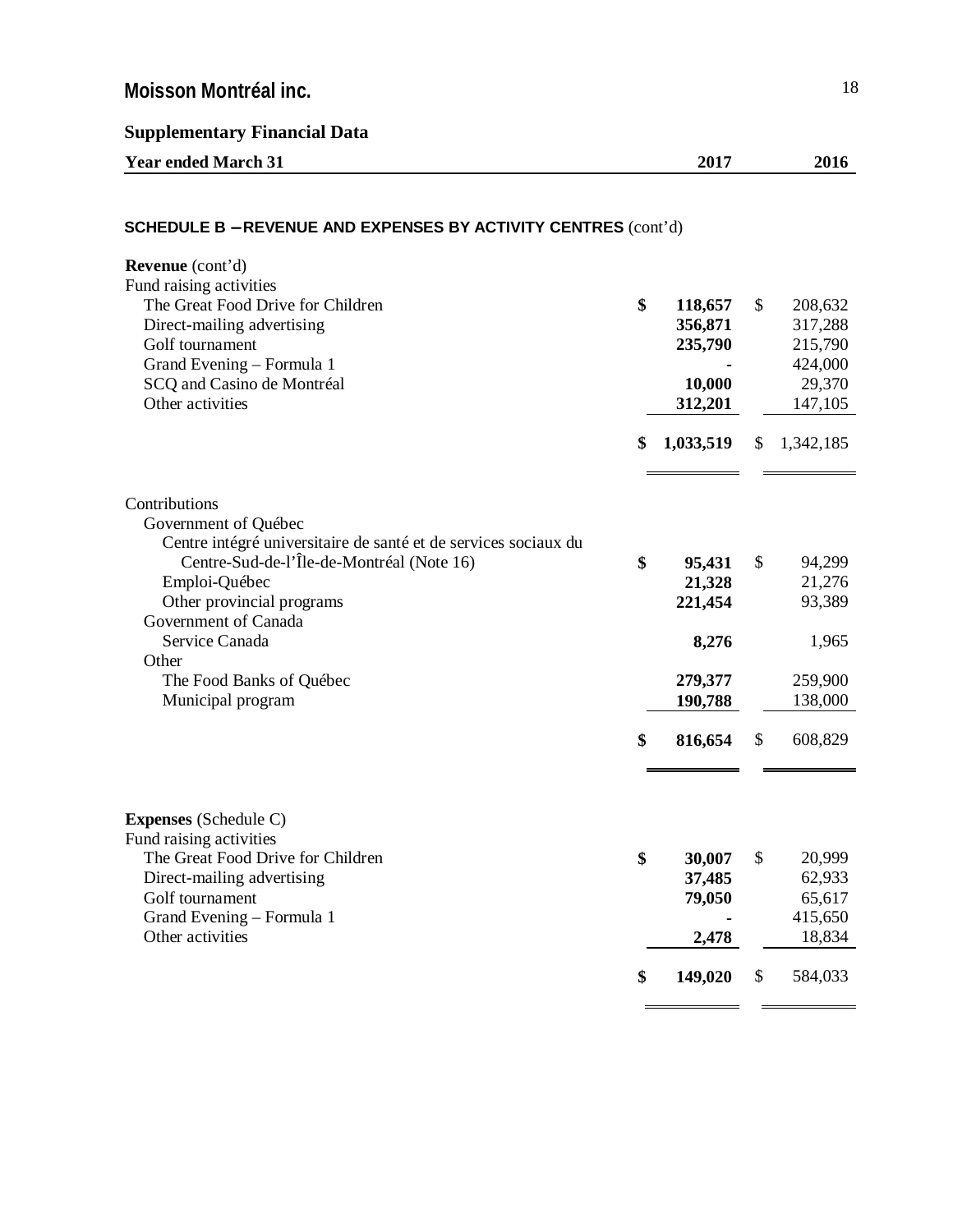# **Supplementary Financial Data**

**Year ended March 31, 2017**

### **SCHEDULE C** - **ALLOCATION OF EXPENSES**

The Company allocates its expenses by attributing them directly to the activities they relate to.

|                                      | Warehouse                                    | Food<br>supplies         | Transpor-<br>tation      | Maintenance<br>of building | Community<br>liaison     | (Schedule B)<br>Fund raising<br>activities | <b>Activities</b><br>and<br>communica-<br>tions<br>development | Philanthropic<br>development | Management<br>and finances | Human<br>resources       | Financial<br>expenses    | Total<br>2017       | Total<br>2016 |
|--------------------------------------|----------------------------------------------|--------------------------|--------------------------|----------------------------|--------------------------|--------------------------------------------|----------------------------------------------------------------|------------------------------|----------------------------|--------------------------|--------------------------|---------------------|---------------|
| Salaries, net from government grants |                                              |                          |                          |                            |                          |                                            |                                                                |                              |                            |                          |                          |                     |               |
| of \$13,439 (\$23,427 in 2016)       | $\mathbb{S}$<br>851<br>.361<br><sup>\$</sup> | 173,195<br>- \$          | 390,977                  | -S<br>122,767              | 125,907 \$<br>-S         | $\overline{\phantom{a}}$                   | 208,079<br>-S                                                  | 146,308<br>- \$              | 499,878<br>$\mathcal{S}$   | 332,481 \$<br>- \$       |                          | 2,850,953<br>$-$ \$ | \$2,815,297   |
| Sub-contractors                      | 30,100                                       |                          | 45,415                   | 258                        |                          |                                            | 96,323                                                         | 110                          | 37,508                     | 3,575                    |                          | 213,289             | 375,143       |
| Heating and electricity              |                                              |                          | $\overline{\phantom{a}}$ | 184,461                    |                          |                                            |                                                                |                              |                            |                          | $\overline{\phantom{a}}$ | 184,461             | 170,922       |
| Professional fees                    |                                              |                          |                          |                            | 54                       | $\overline{\phantom{a}}$                   | 808                                                            | $\overline{\phantom{a}}$     | 54,202                     | 9,568                    | $\overline{\phantom{a}}$ | 64,632              | 113,102       |
| Rolling stock                        | 8,923                                        | $\overline{\phantom{a}}$ | 206,280                  | 3,254                      |                          |                                            |                                                                |                              |                            | $\overline{\phantom{a}}$ | $\overline{\phantom{0}}$ | 218,457             | 212,919       |
| Purchases of products                |                                              | 216,607                  |                          |                            |                          |                                            |                                                                |                              |                            |                          | $\overline{\phantom{a}}$ | 216,607             | 151,448       |
| Municipal taxes                      |                                              |                          |                          | 37,502                     |                          |                                            |                                                                |                              |                            |                          | $\overline{\phantom{a}}$ | 37,502              | 38,187        |
| Office expenses                      | 6,779                                        | $\overline{\phantom{a}}$ | 86                       |                            | 4,355                    |                                            | 7,528                                                          | $\overline{\phantom{a}}$     | 16,913                     | 361                      | $\overline{\phantom{a}}$ | 36,022              | 35,431        |
| Insurances                           |                                              | $\overline{\phantom{a}}$ | 6,764                    | 23,023                     |                          |                                            | $\overline{\phantom{a}}$                                       | $\overline{\phantom{a}}$     | 131                        |                          |                          | 29,918              | 28,172        |
| Postage and courier services         |                                              | $\overline{\phantom{a}}$ | $\overline{\phantom{a}}$ | 50                         | $\overline{\phantom{a}}$ |                                            | 60                                                             | 450                          | 8,808                      |                          | $\overline{\phantom{a}}$ | 9,368               | 7,662         |
| Meals and travel - volunteers        |                                              | $\overline{\phantom{a}}$ | $\overline{\phantom{a}}$ |                            | $\overline{\phantom{a}}$ |                                            | $\overline{\phantom{a}}$                                       | $\overline{a}$               | 285                        | 16,479                   | $\overline{\phantom{a}}$ | 16,764              | 15,346        |
| Telecommunications                   | 806                                          | 545                      | 3,213                    | 675                        | 521                      |                                            | 2,040                                                          | 828                          | 41,263                     | 1,050                    | $\overline{\phantom{a}}$ | 50,941              | 55,066        |
| Repairs and maintenance              | 76,450                                       | $\overline{\phantom{a}}$ | $\overline{\phantom{a}}$ | 159,617                    | $\overline{\phantom{a}}$ |                                            | $\overline{\phantom{a}}$                                       | $\overline{\phantom{a}}$     | 4,287                      | $\overline{\phantom{a}}$ | $\overline{\phantom{a}}$ | 240,354             | 279,098       |
| Travel and entertainment             | 22                                           | 1,984                    | $\overline{\phantom{a}}$ | 395                        | 512                      |                                            |                                                                | 384                          | 6,798                      | 855                      |                          | 10,950              | 13,183        |
| Training                             | 562                                          | $\overline{\phantom{a}}$ |                          |                            |                          |                                            | 360                                                            | $\overline{\phantom{a}}$     |                            | 7,994                    |                          | 8,916               | 7,647         |
| Equipment and facilities rental      | 140,257                                      | $\overline{\phantom{a}}$ | 75,629                   | 1,521                      |                          |                                            |                                                                | $\overline{\phantom{a}}$     |                            |                          | $\overline{\phantom{a}}$ | 217,407             | 185,691       |
| Promotion                            |                                              |                          |                          |                            |                          |                                            | 39,127                                                         | 64                           |                            | 4,866                    |                          | 44,057              | 74,988        |
| Activities organization costs        |                                              |                          |                          |                            | $\overline{\phantom{0}}$ | 132,940                                    | 1,459                                                          |                              |                            |                          | $\overline{\phantom{0}}$ | 134,399             | 155,514       |
| Garage removal                       | 66,589                                       |                          |                          |                            |                          |                                            | $\overline{\phantom{a}}$                                       |                              |                            |                          |                          | 66,589              | 59,523        |
| Warehouse supplies                   | 122,698                                      |                          | $\overline{\phantom{0}}$ |                            |                          |                                            |                                                                |                              |                            |                          | $\overline{\phantom{a}}$ | 122,698             | 90,203        |
| Miscellaneous                        | 9,286                                        | $\overline{\phantom{a}}$ | 1,166                    | 42                         | 2,593                    |                                            | 5,570                                                          | 2,623                        | 51,415                     | 1,978                    |                          | 74,673              | 40,873        |
| <b>Bank</b> charges                  |                                              |                          |                          | 98                         | $\overline{\phantom{a}}$ | 16,080                                     |                                                                |                              | 9,675                      |                          |                          | 25,853              | 27,202        |
| Interest on long-term debt           |                                              |                          |                          |                            |                          |                                            |                                                                |                              |                            |                          | 28,520                   | 28,520              | 32,691        |
| The Grand Evening Formula 1          |                                              |                          |                          |                            |                          |                                            |                                                                |                              |                            |                          |                          |                     | 415,650       |
| Amortization of capital assets       | 139,029                                      |                          | 98,587                   | 201,740                    |                          |                                            |                                                                |                              | 30,518                     | 1,003                    |                          | 470,877             | 500,458       |